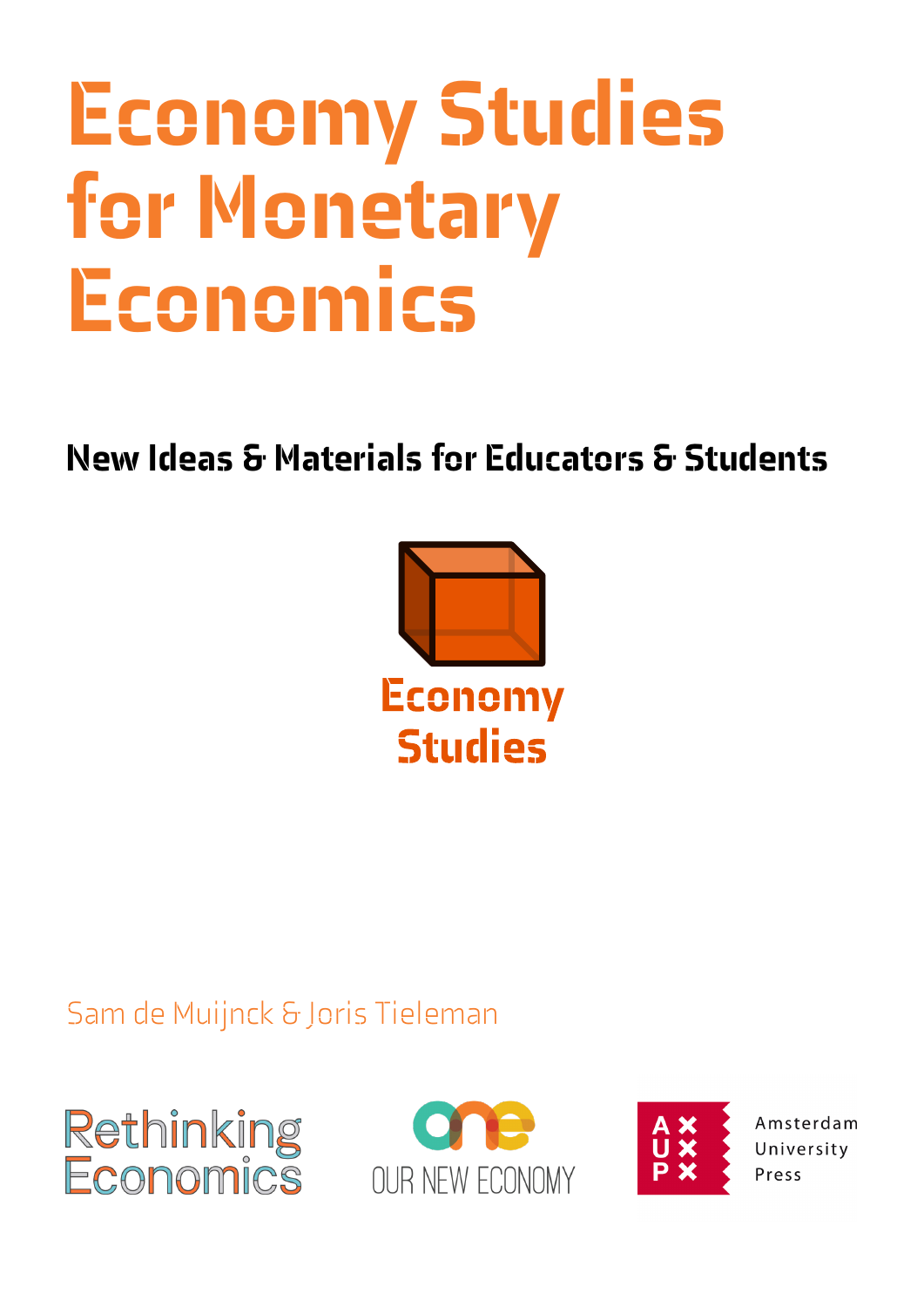#### The book Economy Studies

This booklet is part of a series based on Economy Studies, a project for re-envisioning and redesigning economics courses and programs. The project emerged from the worldwide movement to modernise economics education, spurred on by the global financial crisis of 2008, the climate crisis, and the COVID-19 pandemic. It envisions a wide variety of economics graduates and specialists, equipped with a broad toolkit, enabling them to collectively understand and help tackle the issues the world faces today.

This is a practical guide for (re-)designing economics courses and programs. Based on a clear conceptual framework and ten flexible building blocks, this handbook offers refreshing ideas and practical suggestions to stimulate student engagement and critical thinking across a wide range of courses.

#### **Key features**

1 Adapting Existing Courses: Plug-and-play suggestions to improve existing economics courses with attention to institutions, history, values and practical skills.

2 Teaching materials: A guide through the rapidly growing range of innovative textbooks and other teaching materials.

3 Example Courses and Curricula: How to design pluralist, real-world economics education within the practical limits of time and resources.

#### What others say about Economy Studies

*"A tremendous resource for both teachers and students of economics."*

Prof. **Wendy Carlin** (UCL), director of the CORE Economics Education Project

*"Based on a thorough analysis, the authors argue for a radical rethink of how economics is taught. Whether you agree or disagree with some of the specific suggestions, this book is definitely worth reading."*

**Claudio Borio**, Head of Monetary and Economic Department at the BIS.

*"This book is a tour de force. The mastery of the subject that the authors and their team display is astonishing. It was a source of inspiration for the development of the new program at the Vrije Universiteit of Amsterdam."*  Prof. **Arjo Klamer** (EUR & VU)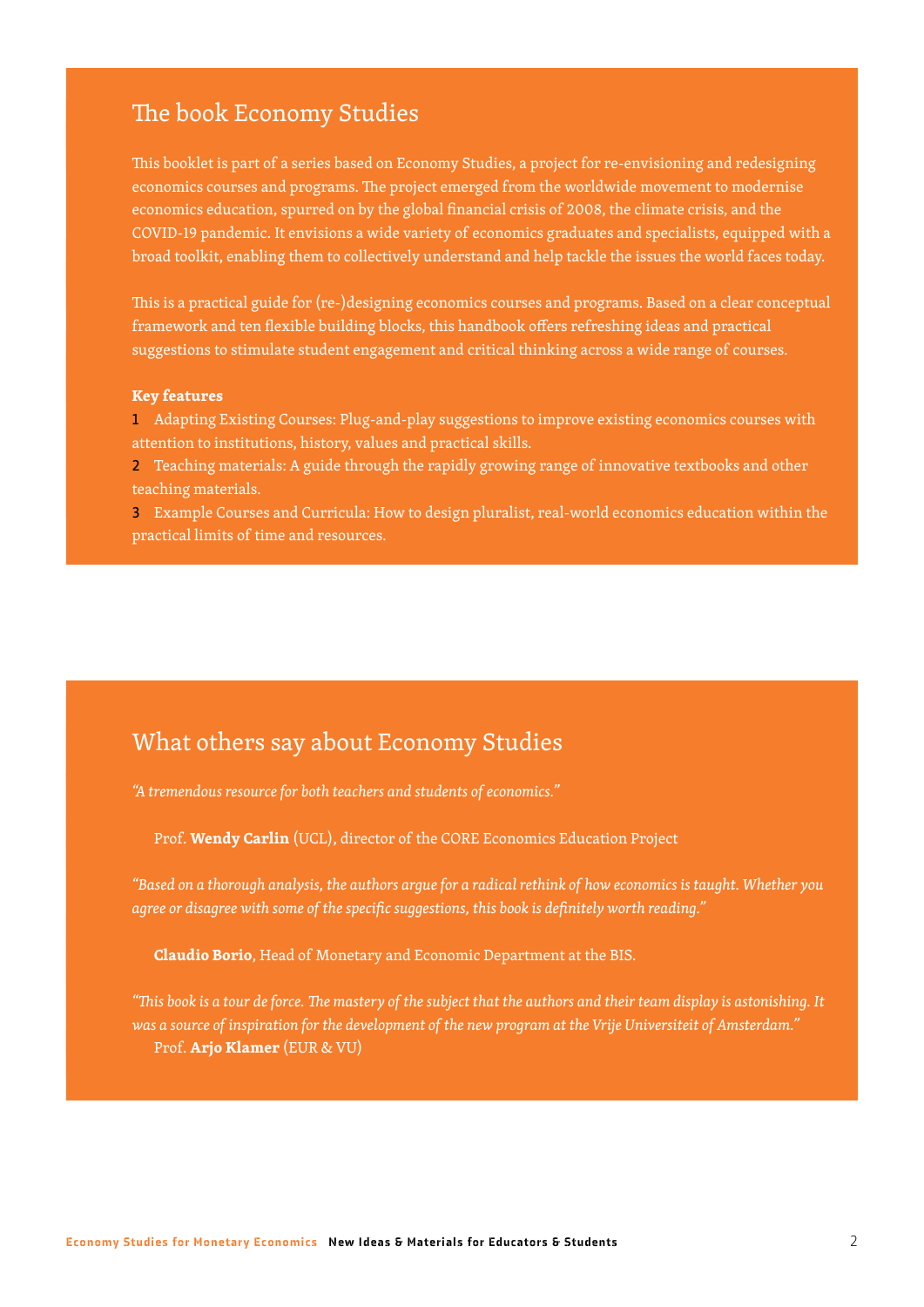#### Why this booklet

In this booklet, we provide suggestions, content and teaching material for how to modernise and enrich monetary economics courses. In doing so we hope to assist educators in improving and adapting the courses they teach, as well as helping students make suggestions for how this could be done. It is important to note that we pose all these suggestions as potential sources of inspiration, not a checklist of all the things that necessarily should be included. After all, there is a practical limit to what can be taught within a single course.

Other booklets in this series available via www.economystudies.com:

- 1 Economy Studies for Students
- 2 Economy Studies for Program Directors and Deans
- 3 Economy Studies for Secondary Education
- 4 Economy Studies for Business Schools
- 5 Economy Studies for Public Administration & Law Programs
- 6 Economy Studies for Economics 101
- 7 Economy Studies for Microeconomics
- 8 Economy Studies for Macroeconomics
- 9 Economy Studies for Econometrics
- 10 Economy Studies for Labour Economics
- 11 Economy Studies for Public Economics
- 12 Economy Studies for Environmental Economics
- 13 Economy Studies for Development Economics
- 14 Economy Studies for Industrial Organisation
- 15 Economy Studies for Finance
- 16 Economy Studies for Monetary Economics
- 17 Economy Studies for International Economics
- 18 Economy Studies for Game Theory
- 19 Economy Studies for Behavioural Economics

Cover and interior design: Matterhorn Amsterdam

Publisher: Amsterdam University Press

Authors: Sam de Muijnck and Joris Tieleman, Our New Economy, Amsterdam 2021

**Open Access and Creative Commons (CC-BY)**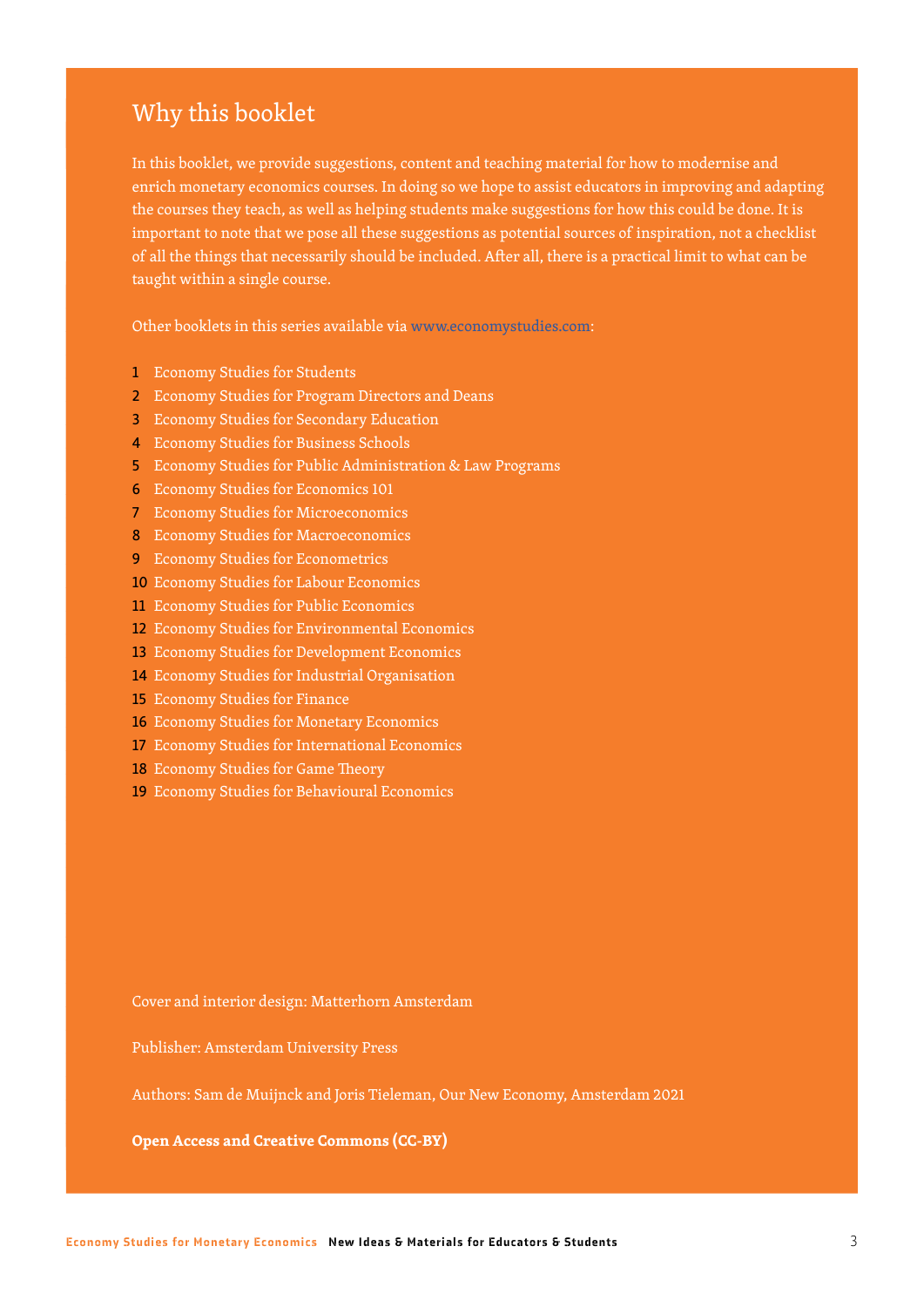# Table of Contents

|              | • Summary of the book                                             | p. 5  |
|--------------|-------------------------------------------------------------------|-------|
|              | <b>Adapting Monetary Economics Courses</b>                        | p. 10 |
|              | • Pragmatic Pluralism: Overview                                   | p. 16 |
|              | • Pragmatic Pluralism 12: Money                                   | p. 21 |
| $\mathbf{r}$ | Building Blocks: Overview                                         | p. 24 |
|              | Building Block 10: Economics for a Better World                   | p. 26 |
|              | Conclusion: How to change economics education at your university? | p. 32 |
|              |                                                                   |       |

# Reading Guide

To get an overview of the Economy Studies project as a whole, start with the Summary.

For concrete suggestions on topics and material to enrich your own course, go directly to Adapting Monetary Economics Courses.

For a sketch of how the theory part of a pluralist monetary economics course could like, see the Pragmatic Pluralism chapters.

For ideas and materials on teaching students about normative principles and visions, take a look at the Building Block chapters.

To see what you can do to help modernize economics education at your own university, see the Conclusion.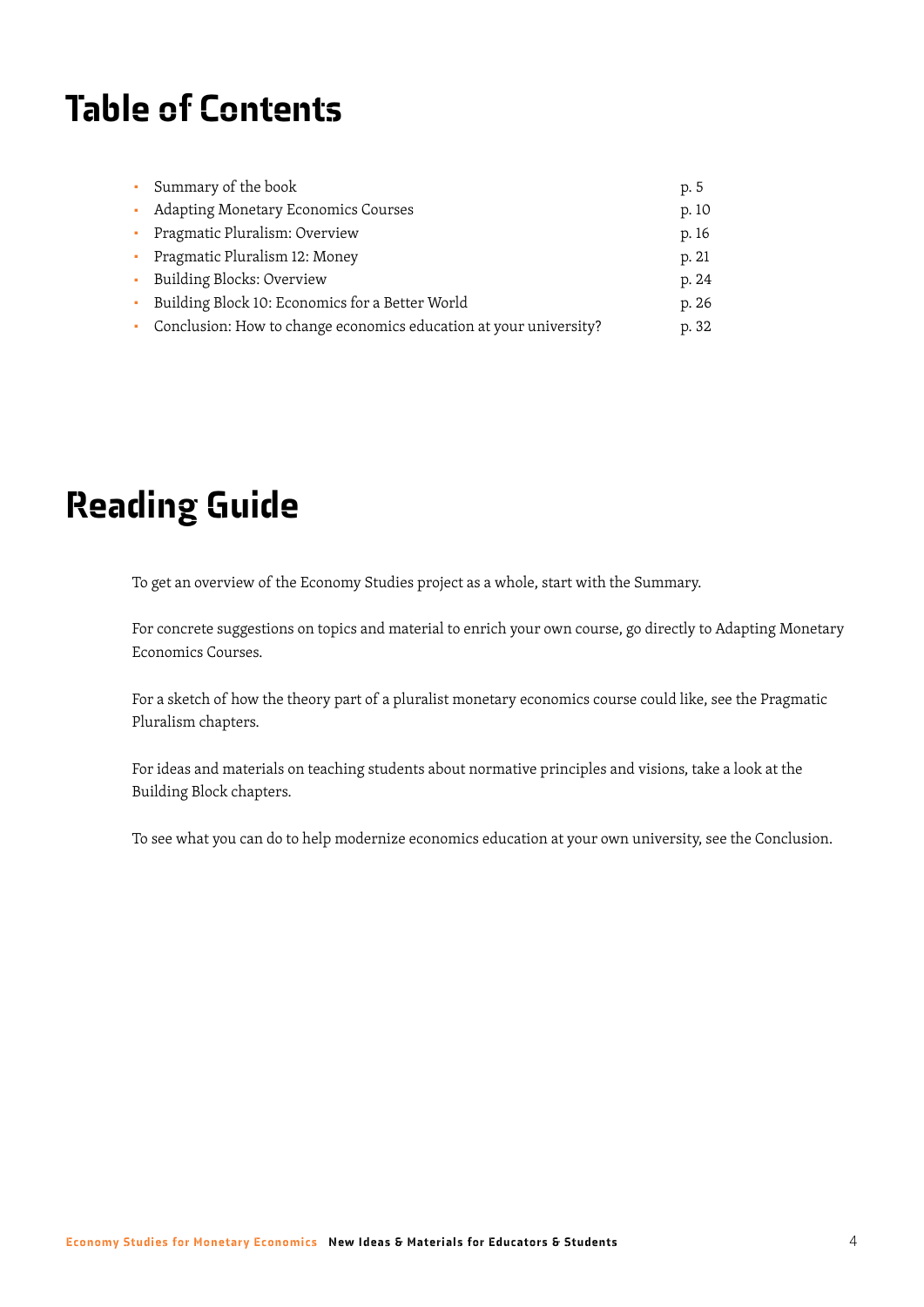# Summary

## *"I don't care who writes a nation's laws, if I can write its economics textbooks."*

#### **Paul Samuelson**

# 1 Rethinking Economics Education

Humanity is wealthier, more connected and more technologically advanced than ever. Access to healthcare is rapidly expanding and poverty levels keep dropping in most parts of the world. At the same time, societies around the globe are facing a multitude of challenges. To name a few: climate change, biodiversity loss and resource depletion, growing inequalities and power concentrations, economic instability and soaring levels of private and public debt, ageing and migration, social polarisation and rising authoritarian nationalist populism. And, back on the table since 2020: pandemics.

Tackling such challenges requires a deep comprehension of the economy, which the current system of economics education does not sufficiently provide. Economists need a real-world understanding of how various industries work, how they are intertwined with each other, how economic power works, what roles states play and how these are embedded in our society at large. It also requires open minds which can look at issues from a variety of perspectives. A single theoretical framework cannot provide the answers to every question. A range of approaches which prioritise different methodologies, assumptions, units of analysis and outcomes, is necessary for gaining a good understanding of the economy and its issues. Economists need to be able to think critically, select the tools which are most relevant for the context and problem at hand, and understand the limitations and uncertainties of the conclusions that they draw from them. Finally, it requires an awareness and an explicit discussion of the moral dilemmas and normative trade-offs involved in economic decisions. In short, economists have a lot on their plate.

Economists also have a lot of influence, for good and for bad. Firstly, as key policy experts and advisors, economists largely run many of the most powerful public-sector organisations in the world: central banks, ministries of finance, social and economic affairs, the IMF and the World Bank. In the private sector, economists co-direct the behaviour of banks and other large companies. Secondly, the economic ideas that float around most prominently in our society exert an influence far beyond the formal advisory reports of professional economists, guiding decision-making of citizens everywhere. Economic thinking influences even those who do not become economists, as economists have a central role in the public debate and many citizens are taught basic economics in secondary or tertiary education.

The growing societal importance of economists and economic ideas has sparked a lively debate around the content and structure of economics education. A worldwide movement of students and academics calls for more pluralist, real-world focused and socially relevant programmes that would enable economics graduates to better understand and tackle the economic issues that the world faces today. This movement has accelerated over the last decade, spurred on by the global financial crisis of 2008, the climate crisis and the COVID-19 pandemic.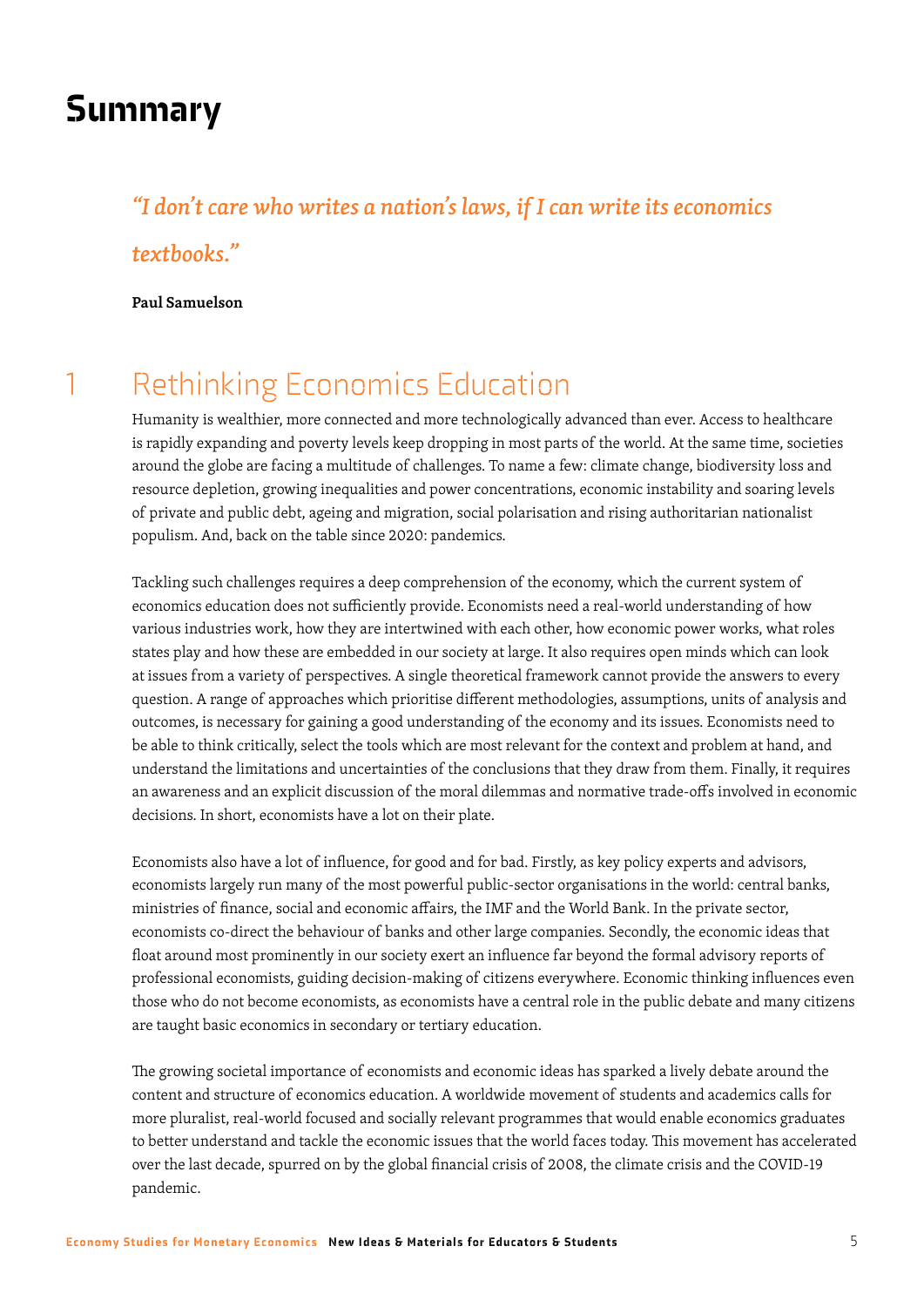Under names such as Rethinking Economics, Netzwerk für Plurale Ökonomik, Institute for New Economic Thinking (INET), International Student Initiative for Pluralist Economics (ISIPE), International Confederation of Associations for Pluralism in Economics (ICAPE), Diversifying and Decolonising Economics, Economists for Future, Reteaching Economics, and Oikos International, these groups come together for dissent, discussion, self-education, action, campaigning, disseminating ideas and engaging with wider audiences.

Research by these groups indicates that many current programmes are not sufficient to prepare students for their future roles in society. They are often organised around the notion of 'thinking like an economist': training students to think exclusively from the neoclassical perspective and having skills in econometrics, while neglecting other valuable theoretical approaches and research methods. Furthermore, these analytical tools are taught in an overly abstract way and are presented as being value-free.

These groups and others have also produced a growing amount of innovative teaching material, beyond how economics programmes are traditionally structured. From online educational resources such as the open access CORE project and the bottom-up e-learning platform Exploring Economics, to multiple new pluralist and real-world focused textbooks. Many departments have introduced a wealth of new courses, or even started entirely new programmes.

# 2 This Book: Purpose and Overview

What has been missing so far in this field is an integral approach for constructing economics curricula and courses. This book aims to fill that gap. We bundle the ideas and materials of renewal and reform into a coherent multi-level vision for economics education: its overarching structure, its goals and its principles. We also provide the concrete building blocks for this in terms of academic content, including detailed overviews of teaching materials and practical suggestions. Finally, we translate these to the level of actual programmes and courses, providing a wide range of practical tools for implementation.

This entire book carries a CC-BY Creative Commons licence, which means that any part of the book may be freely copied, redistributed, remixed, transformed or built upon, without restrictions. As such, our proposal for a new integral approach to economics education can also be adopted and used partially, rather than being accepted as a whole. Each idea and suggestion can be judged and incorporated independently. You can totally disagree with principle 1 yet support principle 3. Or you might find little value in building block 5 and yet fall in love with building block 9. That's the idea: it's modular. Thus, the book as a whole can be used as a source of inspiration and overview of options for improving and renewing economics education.

#### Part I: Foundations

The first part of the book, Foundations, sets out our philosophy and the three guiding principles that should underpin any economist's education. In contrast to the currently common approach of teaching students to 'think like an economist', the Economy Studies approach is this: We envision an education where economics is not centred on a specific method of analysis or thought, but rather centred on a study matter, the economy. Economies can broadly be described as open systems of resource extraction, production, distribution, consumption and waste disposal through which societies provision themselves to sustain life and enhance its quality.

Based on this philosophy, we formulate three principles: Pluralism, Real-World and Values.

First, a discipline centred around a single subject matter requires a plurality of theoretical frameworks: one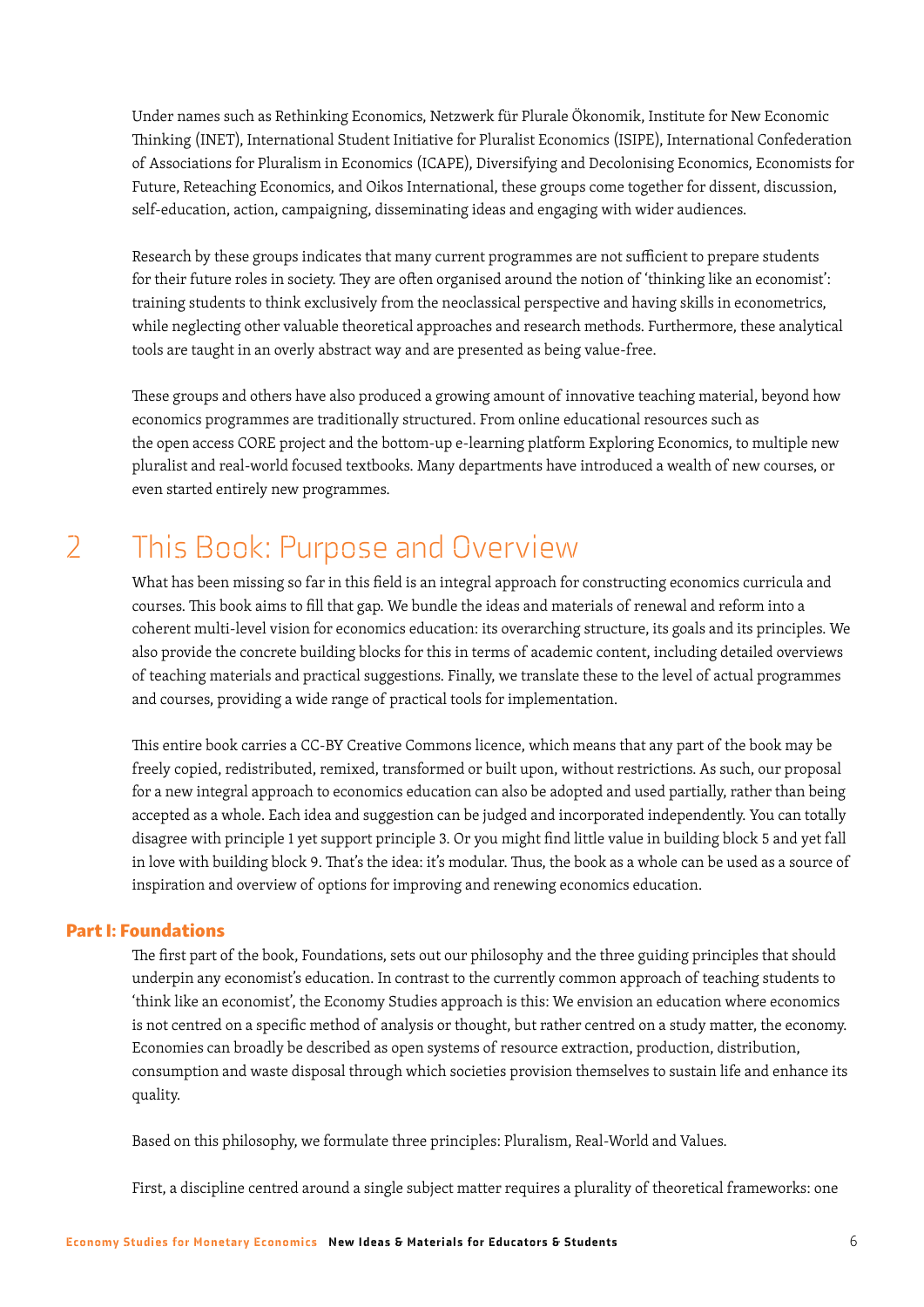single set of basic assumptions is not enough to understand such a multifaceted subject matter. Here it is important that students learn which ideas are compatible with each other and which are in conflict with each other. Some of these theories fall within the current economic mainstream, others exist on its fringes, and yet others are currently at home in other disciplines. It also implies a plurality of research methods, from basic statistics and regression analysis to interviews, network analysis and survey analysis. Such pluralism means that there is no single dominant framework, which might be more difficult for those receiving economic advice, but is ultimately beneficial for the quality of analysis and the resulting decisions.

Second, the notion of a programme centred on the subject matter of the economy implies a continuous and conscious orientation towards the economy as it exists in the real world. Students benefit from studying practical questions and gaining concrete knowledge, not just abstract analytical tools. For instance: How is the German car industry structured? What hurdles does the global energy transition face? What happens at a central bank? The Real-World principle ranges from studies of economic sectors and key institutions in the local or (inter-)national economy, to the histories of economies and case studies of specific economic challenges.

Third, we draw attention to the wide variety of normative principles and visions that can guide economic decisions and action, and which are often subtly embedded in economic theories. There is little sense in trying to 'solve economics problems' without considering what things exactly are worthwhile or problematic, and what values are at stake. Profits, sustainability, power, equal chances, equal outcomes, job creation, labour conditions, ownership, accountability, GDP growth, wellbeing – what should we focus on?

Economics has historically been, and is still, dominated by upper- and middle-class white men based in the Global North. This has consequences for each of the three principles. In terms of Real-World, it is important to pay attention to the lived economic realities of working-class citizens, women, minorities, and those living in the Global South. For Pluralism, we need to incorporate often ignored but valuable ideas and contributions of lower class, female, and non-western scholars. For Values, it is key to realise that people from different backgrounds have different priorities and values, and work to ensure that these are reflected in the questions we focus on and the theories and methods we use. In sum, we need to diversify and decolonise economics education.

The Foundations part ends with a chapter on didactics. Improving economics education is not simply a matter of changing what is taught, but also how it is taught. Various surveys among employers of economists show that more attention for communication and collaboration skills is needed. There are also worrying indications that economics classes often fail to facilitate open, critical, but also respectful, discussions. Finally, to make economics education more lively, interesting for students and connected to the real world, a greater variety of teaching and examination methods could be used. On all these fronts we provide practical suggestions.

The second part of the book is devoted to the Building Blocks. Where the Foundations part discusses the purpose and principles of economics education in general, the building blocks are more applied: ten thematic areas of knowledge and skills, which form the meat and bones of the Economy Studies course design method. Each of the ten building blocks covers an area of knowledge and set of skills that we see as essential for the education of future economists.

#### Part II: Building Blocks

The second part of the book is devoted to the *Building Blocks*. Where the *Foundations* part discusses the purpose and principles of economics education in general, the building blocks are more applied: ten thematic areas of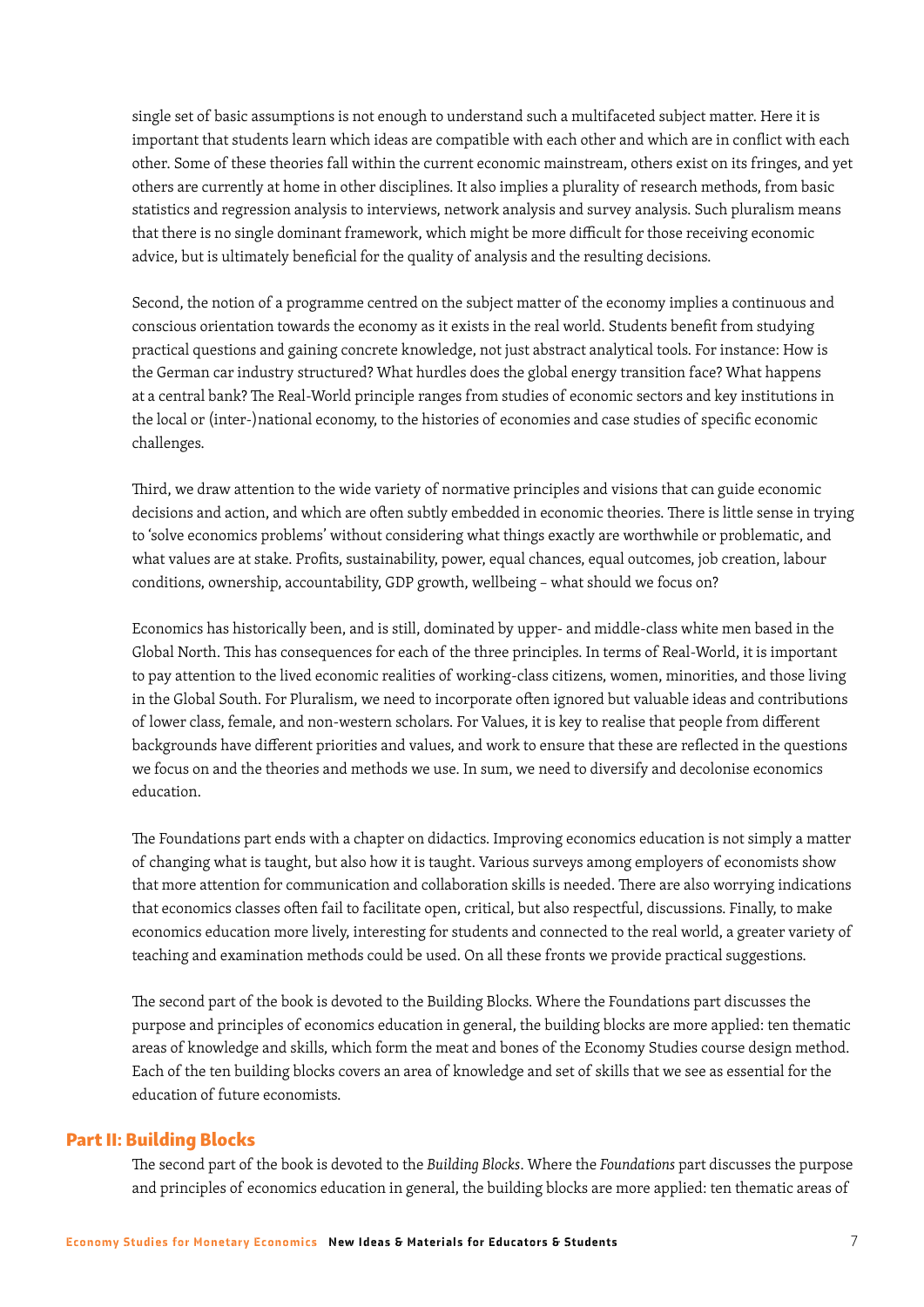knowledge and skills, which form the meat and bones of the Economy Studies course design method. Each of the ten building blocks covers an area of knowledge and set of skills that we see as essential for the education of future economists.

We start out with two building blocks that focus on acquiring basic economic knowledge, one conceptual and one focused on the real world. Introducing the Economy is about getting a feeling for economic matters, discussing what the economy is in the first place, why it is relevant, how it is related to other aspects of the social and natural world, and what societal roles economists have. Know Your Own Economy, on the other hand, has a more concrete focus as it is about knowledge of the actual (national and local) economy and its structures, institutions, and sectors.

The third and fourth building blocks deal with history: History of the Economy and History of Economic Thought & Methods. The fifth and sixth building blocks are more conceptually oriented, dealing with how economies can and have been organised, at micro and meso levels – Economic Organisations & Mechanisms – and at the macro level – Political-Economic Systems.

The seventh and eighth building blocks provide a broad and diverse analytic toolkit: Research Methods & Philosophy of Science and Economic Theories. These two, especially the latter, are relatively large. In most programmes, they will require more space than the other building blocks. Finally, building blocks nine and ten deal with practically contributing as an economist: Problems & Proposals is about analysing concrete economic challenges and formulating or evaluating proposed policies and actions, and Economics for a Better World asks how normative principles and visions can guide action to address the major challenges of our times, and helps students to be reflective of their own role as an economist

These building blocks can be used as templates to create stand-alone courses or modules, or they can be combined in courses. They can be re-ordered, combined or integrated in many ways to suit the specific needs of each programme. For instance, Building Block 3: Economic History could be taught as a stand-alone subject, or integrated with the fourth building block into a course History of Economic Thought and Reality, or integrated as a minor component in an existing Labour Economics course. In our ideal world, these building blocks would be combined to form a wide range of economics programmes. Different contexts and challenges require differently trained economists.

#### Part III: Tools

The third part of the book, titled Tools, provides material that is directly actionable. It starts with Pragmatic Pluralism, a suggested format (including references) for teaching theory in a pluralist manner without drowning students in the enormous diversity of ideas out there. We list thirteen core economic topics and set out for each topic the two main opposing perspectives, a key complementary perspective and additional insights coming from other approaches.

Often there is no space in programmes for completely new courses but there is room for adjustment in some existing courses. In Adapting Existing Courses, we offer ready-to-use sets of suggestions and material to do so, for courses like Micro, Macro, Public Economics and Finance. The Curriculum Review Tool offers a clear starting point for applying our building blocks to an existing programme. This tool helps identify possible blind spots of a programme and suggests ways to strengthen it. The Example Courses that follow illustrate how the building blocks can be used to create completely new courses. The next chapter maps out several complete Example Curricula, demonstrating how the building blocks might be combined to form a complete bachelor or master programme in Economics.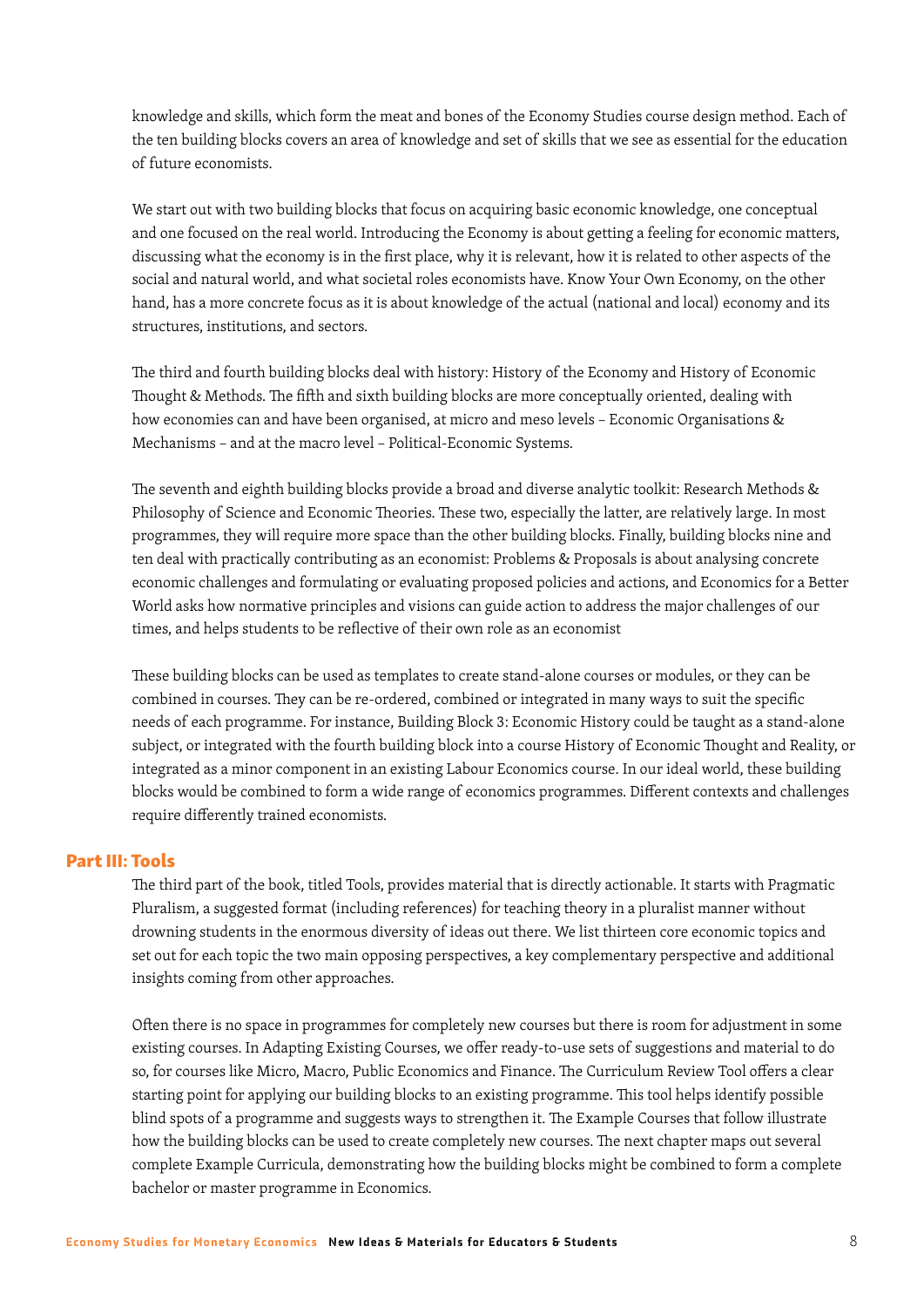While this book is primarily oriented towards full economics programmes in academic education, in the chapter Courses for Non-Economists we suggest limited packages of core economic ideas that may be useful for business schools, secondary school economics programmes, in an academic minor or for self-study. Finally, Learning Objectives offers tools for designing the learning objectives behind economics courses, starting not from the question 'what does the teacher know best?' but from 'what do the students need to know, to be prepared for their future societal roles?'.

#### Part IV: Online Materials

Economy Studies is more than a book. On the website, we offer an extended version of the Pragmatic Pluralism chapter, a broader range of Adapting Existing Courses topics, additional Example Courses and Example Curricula. We also provide background material on each of the Economic Approaches described in this book, as well as neighbouring sub-disciplines such as economic sociology and economic geography. In addition, we provide a more complete overview and discussion of research methods, coordination and allocation mechanisms, and the history of economic thought and methods. Finally, we offer much more extensive lists of teaching materials for each of the building blocks.

Online, we also work together with the INET Education Program, at the Institute for New Economic Thinking. This platform will host free educational resources online, accessible to students, teachers and the general public. This includes video lecture series, syllabi, teaching modules, lecture notes, readings, sample quizzes and exams. The platform will also serve as a center to build up an online community of teachers and learners, working together to improve the way economics is taught and learned. Each of the chapters in this book has a discussion page on that platform.

What kind of graduates would a program based on these ideas and materials produce? It is important to acknowledge that they would not have all the skills that current-day graduates have. Less mathematical sophistication, less expertise in econometric analysis, less knowledge of neoclassical theory. In exchange for these losses, students gain: A deeper understanding and more concrete knowledge of the economy in which they live and will work. An awareness and understanding of the various ways in which economic processes can be organised at the micro, meso and macro levels. Practical skills for investigating and tackling questions of economic policy: understanding the context, choosing the right tools, from a variety of theoretical and methodological approaches. And the ability to argue morally as well as analytically, and to clearly distinguish the two.

With this *creative commons* work, we hope to inspire economists and all students of the economy to rethink how we learn economics. The economic challenges we face as societies are enormous, so we desperately need well-prepared economic experts and a citizenry able to participate in economic discussions. Economics education has the vital task of preparing these people as best as possible.

This booklet provides a preview of the *Economy Studies* project. The full book also includes the complete set of building blocks, additional teaching materials, a curriculum review tool, example courses and curricula and suggestions for learning objectives. If you are interested to learn more, visit our website and buy or download the whole book, open access, or contact us. economy.st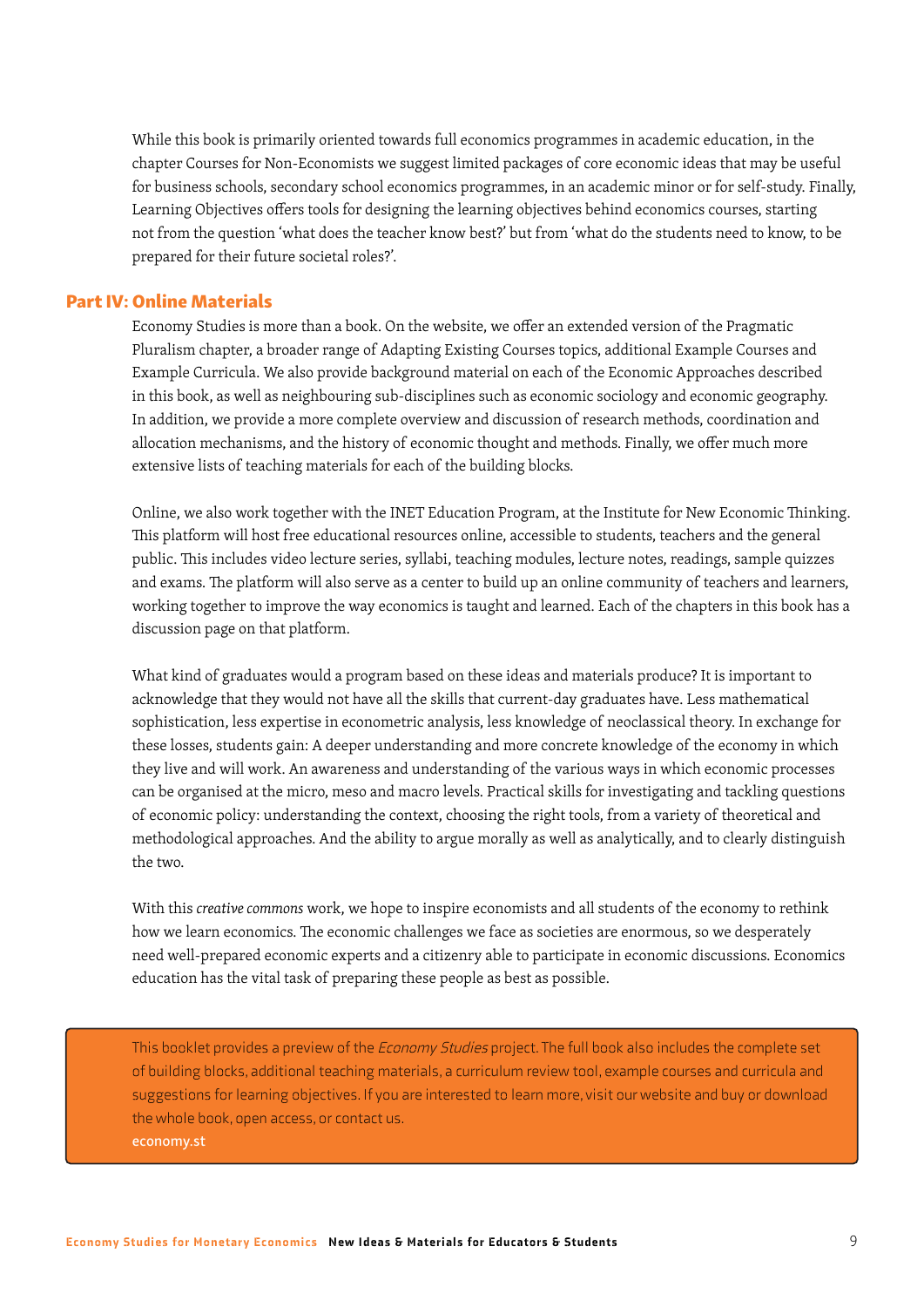# Adapting Monetary Economics Courses

#### General Approach to Adapting Existing Courses

Change often happens incrementally and slowly. In the economics textbook market, for example, there is an unwritten rule that new textbooks cannot differ more than roughly 15% from the standard textbook in order to be 'acceptable' (Colander, 2003).

While our book clearly breaks this rule and proposes more far-reaching and fundamental changes in most chapters, in this chapter we focus instead on how existing courses could be adjusted incrementally. By doing so, we hope to assist educators in improving and adapting the courses they teach without needing to rip them up and start again, as well as helping students make suggestions for how this could be done.

First, we set out the typical contents of current public economics courses. Second, we provide our suggested additions and changes. It is important to note that we pose all these suggestions as potential sources of inspiration, not a checklist of all the things that necessarily should be included. After all, there is a practical limit to what can be taught within a single course.

### Typical contents of current courses

Courses on monetary economics, sometimes also called money and banking, focuses on what money, and its role in the economy, is. Policy concerns about how money can best be managed are central and inform what is taught. In contrast to many other courses, many monetary economics courses actively expose students to debates and disagreements within the academic discipline and policy circles. These courses generally distinguish classical (or neoclassical) ideas such as the (short and/or long run) neutrality of money, from Keynesian ideas that argue the real economy is strongly influenced by money and banks. In this way, a variety of (largely neoclassical) models and approaches, such as monetarism and the neoclassical synthesis with neo-Keynesian models, new classical and new Keynesian models, and occasionally post-Keynesian ideas, are discussed.

Frequently used textbooks::

- Monetary Economics by Jagdish Handa
- Monetary Economics: Policy and its Theoretical Basis by Keith Bain and Peter Howells
- Monetary Economics: Theories, Evidence and Policy by David G. Pierce and Peter J. Tysome
- Monetary Theory and Policy by Vincent Walsh
- The Economics of Money, Banking & Financial Markets by Frederic S. Mishkin, Kent Matthews, and Massimo Giuliodori
- Money, Banking, and the Financial System by Glenn Hubbard and Anthony P. O'Brien
- Money and Banking by Robert E. Wright and Vincenzo Quadrini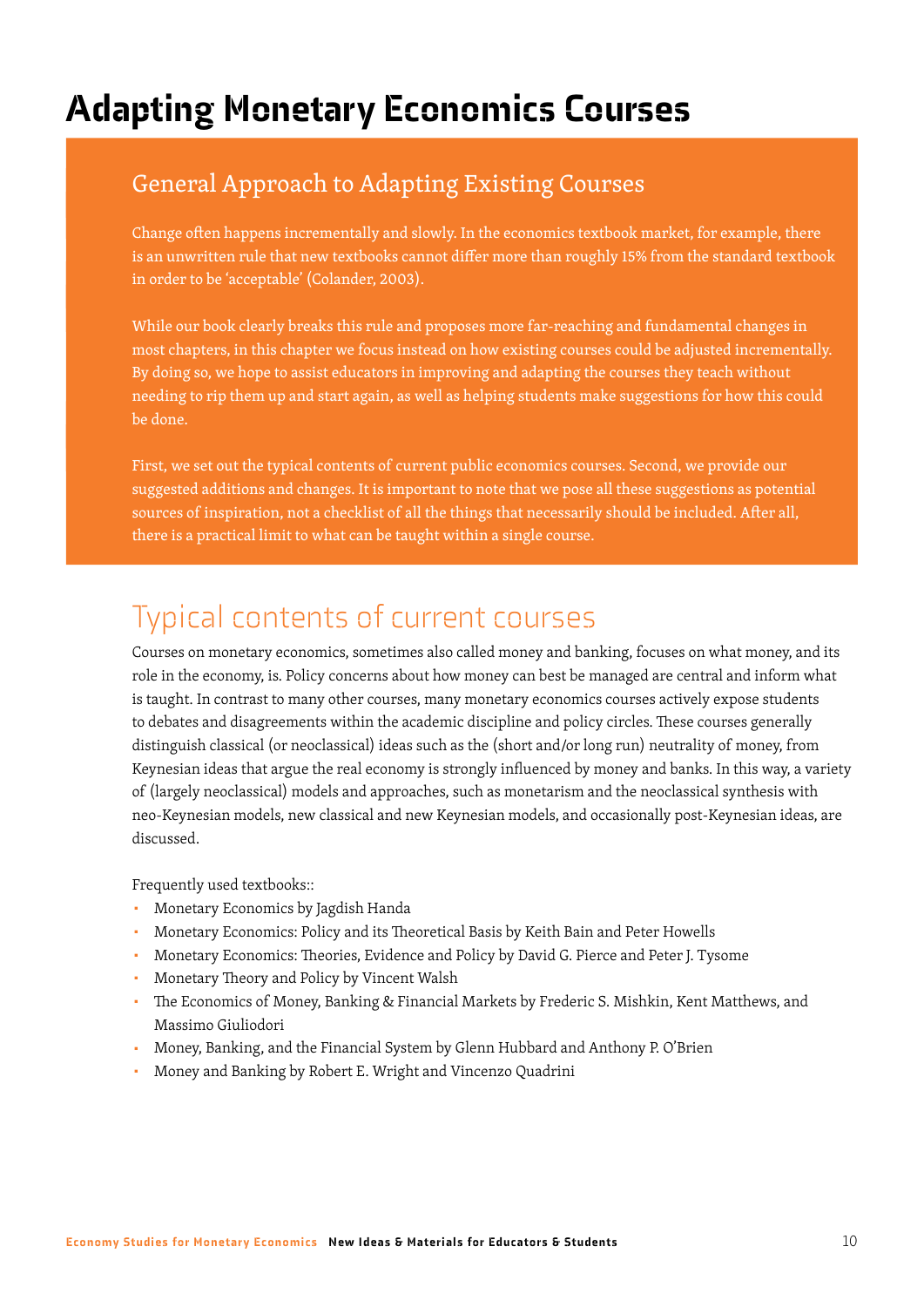## Suggested additions and changes

#### Practical skills and real-world knowledge

Every day we use money. Yet few, if any of us, really understand how it works. Courses on monetary economics could benefit from strengthening the link between the abstract theories and daily experiences. This could be done by teaching how the specific monetary system they live in works and which institutions it has and what their roles are. One could bring in case studies and discuss recent developments related to money and public debates concerning monetary issues. To go out of the classroom, one could visit the central bank, a commercial bank, or a government ministry. And to let students practice with real world applications, they could be given assignments about actual cases of issues that such organisations are dealing with, possibly in collaboration with those organisations.

For more detail, see Building Block 2: Know Your Own Economy and Building Block 9: Problems & Proposals.

#### A range of analytical tools and approaches

Monetary economics courses often already contain different models and theories. The courses could be further improved by also discussing fundamentally different ways of understanding money. Especially the credit and commodity theories of money are highly relevant for students to learn about. Additionally, it can be informative for them to learn about how cultural practices, such as earmarking money, influence how we see and use money in our personal and professional lives.

For more detail, see the section Money in the background material Pragmatic Pluralism.

- The Handbook of Pluralist Economics Education by Jack Reardon, from 2009, chapter 14. This useful book on how to diversify economics programs, includes a chapter full of ideas and suggestions for courses on money, credit and finance.
- Capitalism: Competition, Conflict, Crises by Anwar Shaikh, from 2016, chapters 5 & 15. This impressive and extensive book compares multiple perspectives on many traditional economic topics including money, prices and inflation.
- Introducing a New Economics by Jack Reardon, Maria A. Madi, and Molly S. Cato, from 2017, chapter 8. This ground-breaking textbook introduces money and weaves together pluralist theory and real-world knowledge.
- Economics After The Crisis by Irene van Staveren, from 2015, chapter 11. This well-written textbook sets out the neoclassical, post-Keynesian, social economic and institutional perspectives on money.
- The Economy by The CORE Team, from 2017, chapters 10 & 15. This successful textbook provides an introduction into mainstream ideas and empirical findings on money, credit, inflation and monetary policy.
- Principles of Economics in Context by Jonathan Harris, Julie A. Nelson and Neva Goodwin, most recent edition from 2020, chapters 26 & 27. This useful textbook, which pays particular attention to social and environmental challenges, devotes two chapters to money, banking and monetary policy.
- The Routledge Handbook of Heterodox Economics: Theorizing, Analyzing, and Transforming Capitalism by Tae-Hee Jo, Lynne Chester, and Carlo D'Ippoliti, from 2017, chapters 5, 7, 17, 18 & 19. This broad and diverse book sets out a variety of theories on monetary theories, value, money, and banking.
- Macroeconomics by William Mitchell, L. Randall Wray, Martin Watts, from 2019, chapters 9 & 10. This ground-breaking and much-discussed textbook written by three leaders of Modern Monetary Theory (MMT), introduces students to the different theories of money and currencies.
- The Handbook of Economic Sociology by Neil J. Smelser and Richard Swedberg, from 2005, chapter 16. This extensive and yet accessible book for non-sociologists, provides an impressive and useful overview of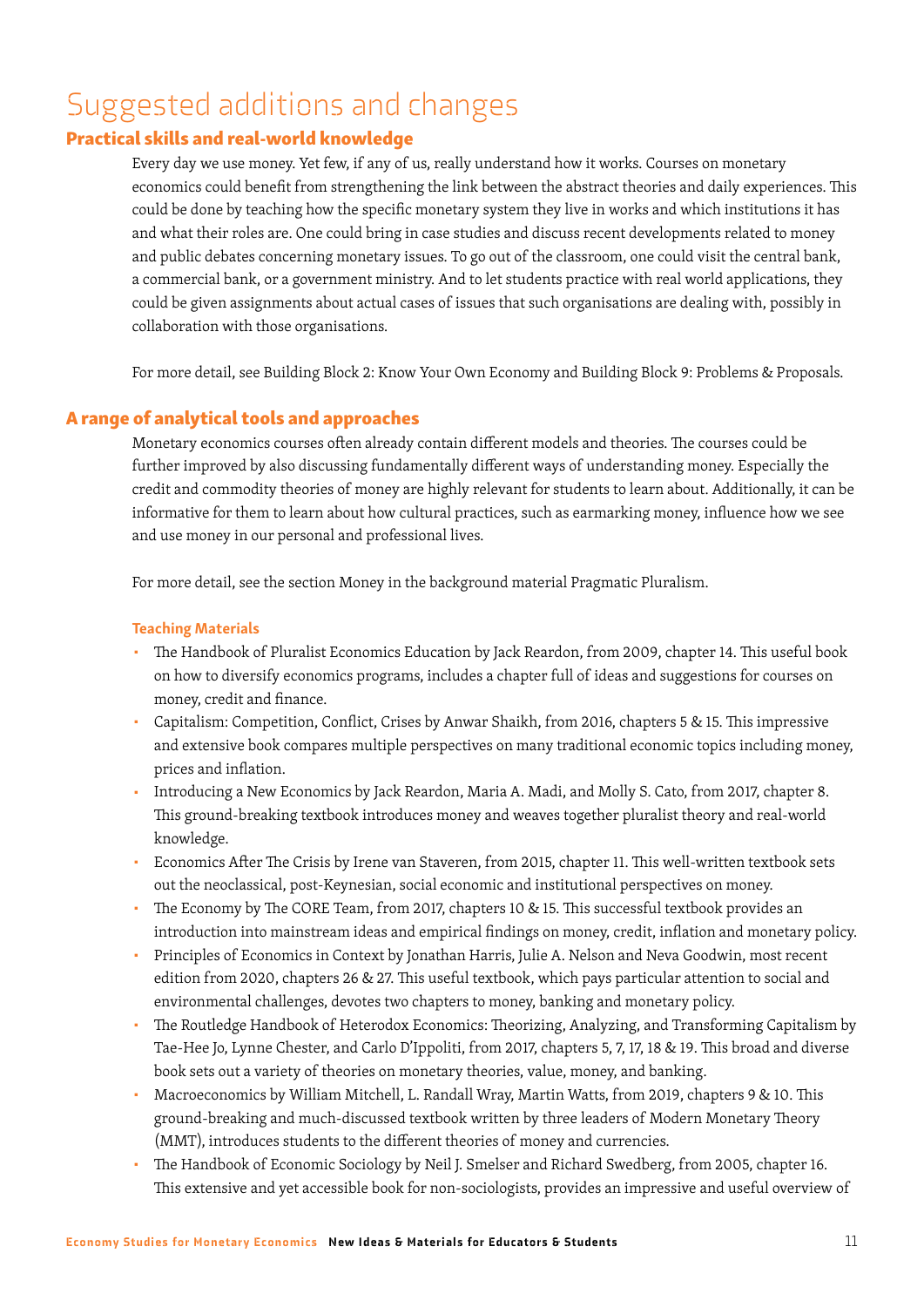the field of economic sociology, including a chapter on the sociology of money and credit.

- Money Creation in the Modern Economy by Michael McLeay, Amar Radia and Ryland Thomas, from 2014. This article, by the Bank of England, helps students understand how money is created and debunks some popular misconceptions.
- Where Does Money Come From? by Josh Ryan-Collins, Tony Greenham, Richard Werner, and Andrew Jackson, from 2011. This accessible book introduces students to different ideas about money and helps students understand recent developments and the technical workings of the monetary system.
- A Handbook of Alternative Monetary Economics by Philip Arestis and Malcolm Sawyer, from 2006. This useful collection of essays introduces students to various different monetary theories, from Marx and Keynes their theories of money and credit to Minsky's financial instability hypothesis and theories about the endogeneity of money.
- The Social Life of Money by Nigel Dodd, from 2014. This accessible book, written by a leading sociologist, introduces students to the origins of money, its relation to capital and debt, and a variety of ideas on the social, cultural and political dynamics related to money.
- The Social Meaning of Money by Viviana Zelizer, from 1994. This influential book looks at money from a cultural lens, showing how people earmark money and how meaning making processes shape monetary behaviour.
- Money and Government: A Challenge to Mainstream Economics by Robert Skidelsky, from 2019. This useful book introduces students to the key ideas throughout history up to today on macroeconomics, money and the government.
- The Deficit Myth: Modern Monetary Theory and the Birth of the People's Economy by Stephanie Kelton, from 2020. This influential bestseller sets out the core ideas of Modern Monetary Theory in an accessible manner and argues for changing how we think about and do monetary and fiscal policy.

#### Institutions and different ways of organising the economy

The world of money is old and many different monetary systems have existed. Monetary systems are ever evolving and today we are also experiencing this change. To prepare students for their future career in this ever changing world, it is important that they become familiar with different monetary systems that have existed and those that might emerge in the future. Many policy debates concern the different ways in which money can be organised or managed, so in order to participate well in such debates one needs to be aware of the various options. This includes currently popular alternatives such as cryptocurrencies, but also more technical proposals for central bank digital currencies, and old ideas such as the bancor of Keynes. It is practically not possible to teach all options, so we would rather suggest selecting a few, so that students are at least exposed to a variety that gives them a sense of what is possible and what is advocated.

For more detail, see the section Money in the background material Pragmatic Pluralism.

- Modern Financial Systems: Theory and Applications by Edwin H. Neave, from 2009. A guide on how the financial system is organized, with particular attention to its market and nonmarket governance forms and the way in which different financial markets function.
- Comparing Financial Systems by Franklin Allen, Douglas Gale, and Julius Silver, from 2000. A comparison of how the financial systems of the US, UK, France, Germany and Japan are organized and the roles banks and financial markets have in them.
- The Financial System, Financial Regulation and Central Bank Policy by Thomas F. Cargill, from 2017. An extensive introduction into how the financial and monetary system is structured, with attention to the role of central banks, history, and the changing ideas on how the system should be run.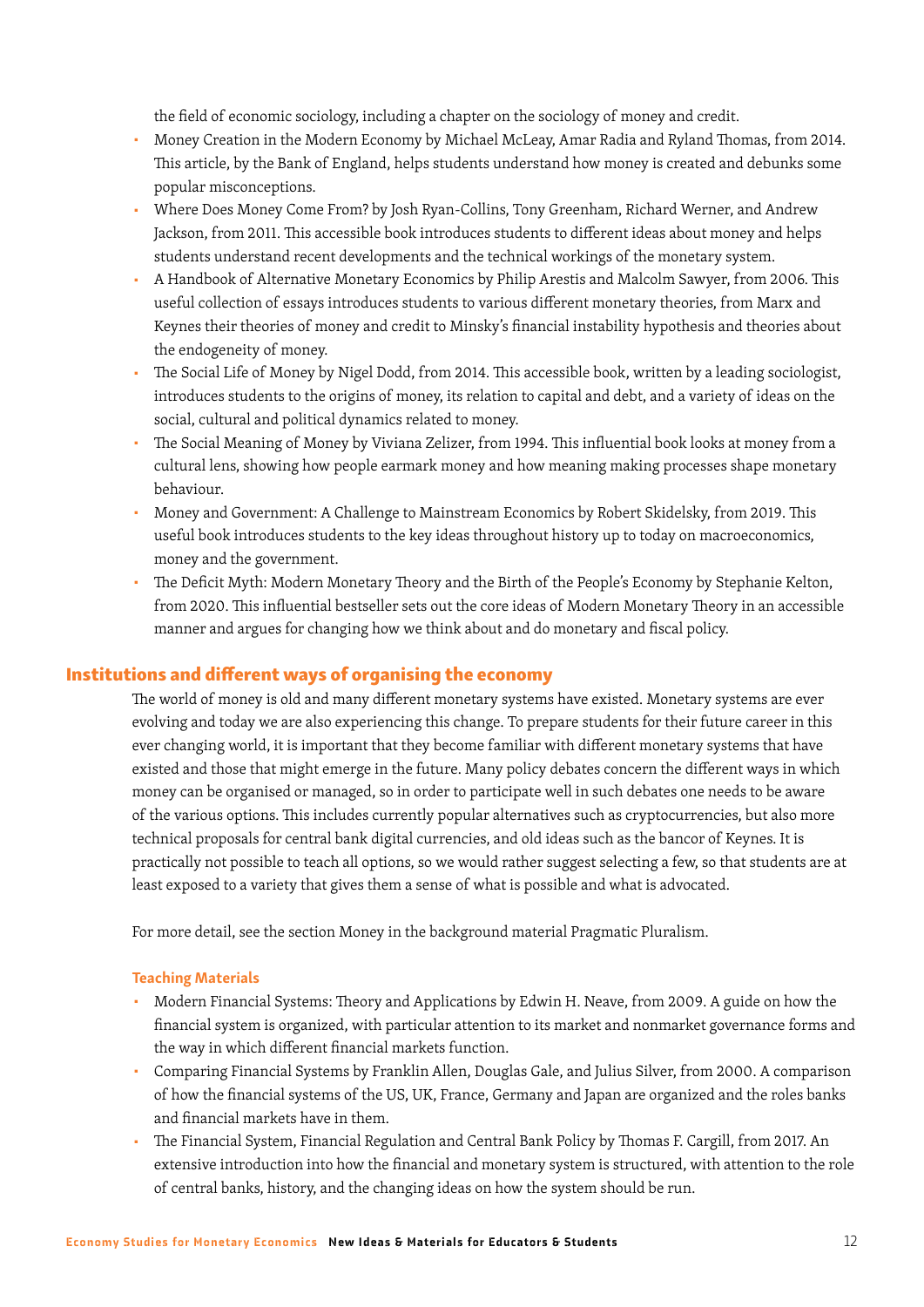#### Societal relevance and normative aspects

Money is a complex and often technical subject, but at the same time it concerns everyone and is deeply political. Therefore, it is important to let students think about what the role of money is and should be in society, and how it should be managed and organised. These are big questions about which many visions have been written by more and less famous economists and thinkers. Courses on monetary economics could thus be enriched by including discussions about these competing visions for the future of money.

It is important to state here that the goal is to make students familiar with the various positions and present a balanced overview of arguments for and against. The goal is not to convince them of any particular position, as they need to learn how to critically think for themselves. Currently, some courses fail to live up to this goal as they aim to convince students of one standpoint or the other: teachers pass on their convictions that central banks need to be independent or that monetary policy makers should use the Taylor rule. We are neither for nor against central bank independence or the Taylor rule, we just want to make it clear that these are normative questions. Students need to learn to think independently based on balanced information and thus need to understand different points of view and the arguments behind each.

For more detail, see Building Block 1: Introducing the Economy and Building Block 10: Economics for a Better World.

- The Routledge Handbook of Ethics and Public Policy by Annabelle Lever and Andrei Poama, from 2019, chapter 14. This useful collection of essays treats many different normative aspects of policy making, including a chapter on the ethics of central banking.
- The Oxford Handbook of Ethics and Economics by Mark D. White, from 2019, chapter 17. This extensive collection of essays explores the many moral dimensions of economics, including a chapter on the ethics of money and finance.
- Principles of Sustainable Finance by Dirk Schoenmaker and Willem Schramade, from 2018. This useful book looks at finance in relation to environmental challenges and helps students understand how it can promote rather than counter sustainability.
- Climate change challenges for central banks and financial regulators by Emanuele Campiglio, Yannis Dafermos, Pierre Monnin, Josh Ryan-Collins, Guido Schotten & Misa Tanaka, from 2018. This insightful short article provides students with an overview of the issues and debates related to climate change and its (potential) impact on the financial system.
- The green swan: Central banking and financial stability in the age of climate change by Patrick Bolton, Morgan Despres, Luiz Awazu Pereira da Silva, Frédéric Samama, & Romain Svartzman, from 2020. This BIS report reviews how climate risks, and the radical uncertainty that comes with it, can be addressed through innovative monetary policy making use of forward-looking scenario-based analysis.
- The politics of central bank independence by José Fernández-Albertos, from 2015. This insightful review article provides an overview of the literature on the arguments for, and against, central bank independence, its consequences, variations and changing character.
- A Fresh Look at Central Bank Independence by Paul Wachtel and Mario I. Blejer, from 2020. This insightful article introduces students to the history of central bank independence as an idea and practice.
- Financial Citizenship: Experts, Publics, and the Politics of Central Banking by Annelise Riles, from 2018. This accessible short book helps students understand how monetary policy is made and argues there is a democratic legitimacy crisis that should be addressed.
- The End of Alchemy: Money, Banking and the Future of the Global Economy by Mervyn King, from 2016.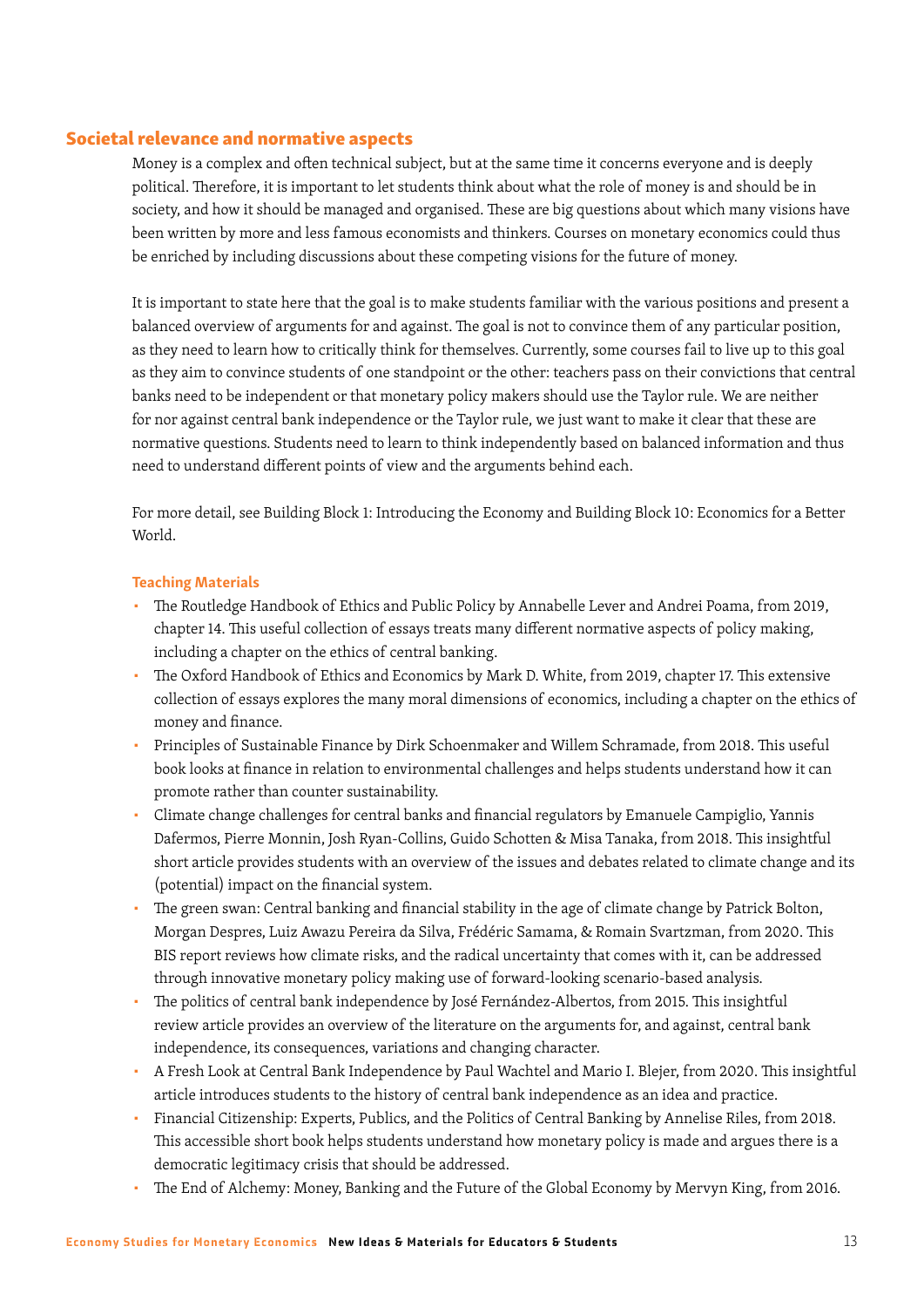Written by the Governor of the Bank of England during the financial crisis, this book gives students an insider as well as critical view of the financial world.

- Between Debt and the Devil: Money, Credit, and Fixing Global Finance by Adair Turner, from 2015. Another highly influential policy economist reflecting on how finance is organized and how this could be improved.
- The Production of Money by Ann Pettifor, from 2017. This accessible book helps students understand how money is created, what role it plays in our economies, and assesses popular policy options, such as helicopter money and green quantitative easing.
- The End of Banking: Money, Credit, and the Digital Revolution by Jonathan McMillan, from 2014. This thought-provoking book argues that the digital revolution has fundamentally changed the world of money and that we no longer need banking.

#### **History**

Courses on monetary economics often already include some history of money and the ideas about it. We applaud this and encourage teachers to do so even more. By devoting more teaching time to history the danger of oversimplifying reality can be reduced and more of the complexity can be brought out. The history can be treated in separate lectures, but it can also be integrated in other ones by explaining the origins of a theory or applying it to a specific historical context.

For more detail, see Building Block 3: Economic History and Building Block 4: History of Economic Thought & Methods.

- A Companion to the History of Economic Thought by Warren J. Samuels, Jeff E. Biddle, and John B. Davis, from 2003, chapter 26. An extensive and detailed collection of contributions covering many periods and developments in the history of economic thought, with one chapter devoted to the history of postwar monetary and macroeconomics.
- Money and Government: The Past and Future of Economics by Robert Skidelsky, from 2018. This well-written and insightful book introduces readers to historical and current debates about the state and macroeconomy, with particular attention to neoclassical and Keynesian ideas.
- The Nature of Money by Geoffrey Ingham, from 2004. This book provides an overview of different theories about the fundamental nature and working of money and credit in the economy.
- Debt: The First 5000 Years by David Graeber, from 2011. This bestseller explores the history and anthropology of money and debt, emphasizing its interaction with broader social institutions.
- Globalizing capital: A history of the international monetary system by Barry Eichengreen, most recent edition from 2019. A well written history helping students understand how money and finance have changed overtime, from the gold standard system and interwar instability to the Bretton Woods system and the last decades.
- A Concise History of International Finance: From Babylon to Bernanke by Larry Neal, from 2015. A detailed history of how finance has evolved over time, with particular attention to financial innovations, crises, government regulation, and international dynamics.
- The Oxford Handbook of Banking and Financial History by Youssef Cassis, Catherine R. Schenk, and Richard S. Grossman, from 2016. An impressive collection of essays on the history of finance, with its many different aspects, from banking types and varieties of financial markets, to financial crises and the role of the state.
- Money: The true history of a made-up thing by Jacob Goldstein, from 2020. This accessible introduction explores how money has emerged and evolved over time, from ancient and early modern history to recent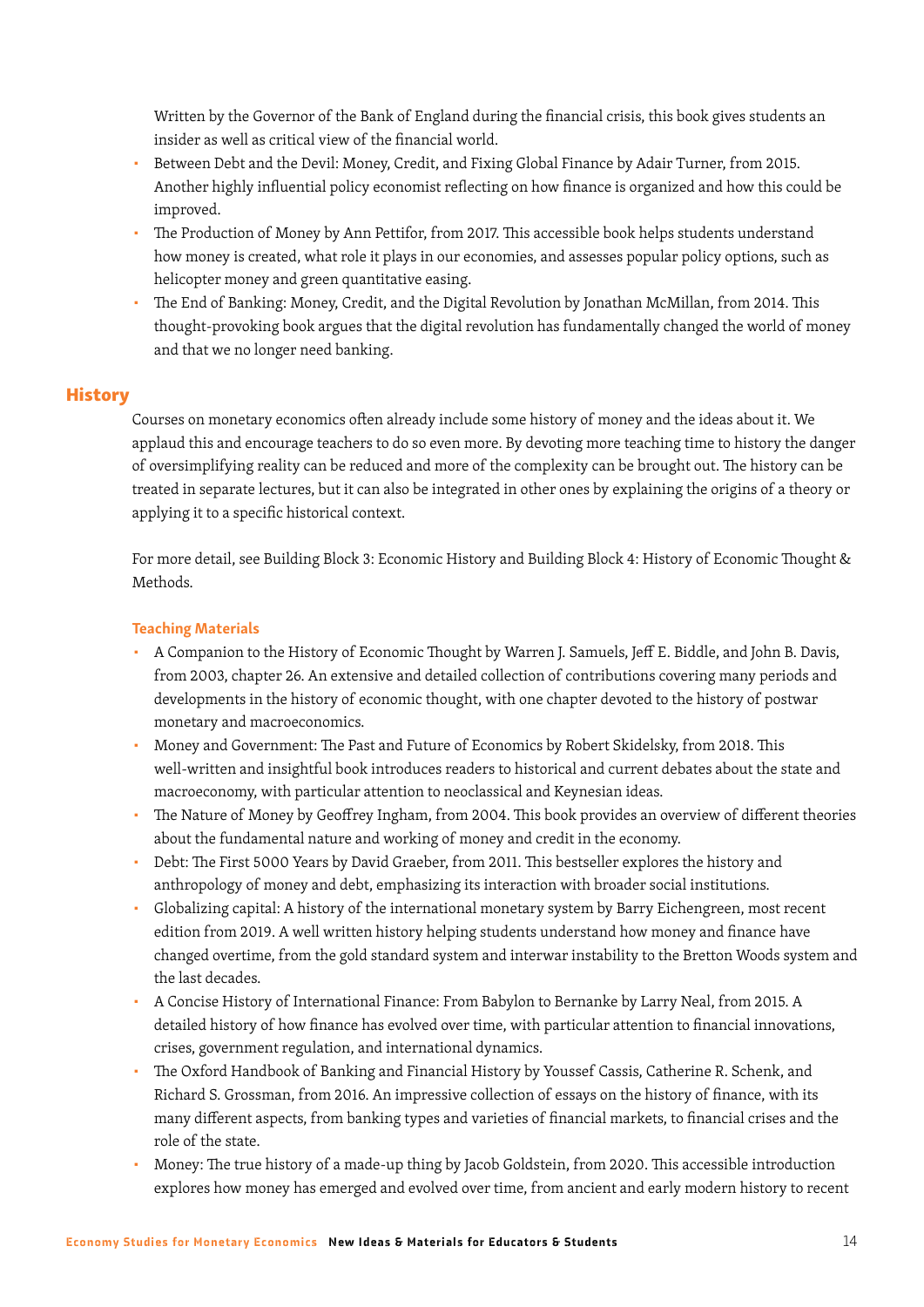developments with digital cash and cryptocurrencies.

■ Crashed: How a decade of financial crises changed the world by Adam Tooze, from 2018. A detailed and well-written account of the global financial crisis of 2007-2008 and the decade that followed it, with accessible explanations of the technical workings of finance, monetary policy, and theories about it as well as sharp descriptions of the role of politics and close up personal accounts of individuals making decisions.

#### What to take out

To create space for the above suggested additions, we advise to focus more on the key ideas and intuitions behind the taught models and devote less teaching time to their technicalities and mathematics. As teaching students to reproduce and work through mathematical models often takes up a large part of the teaching time, this would give the teachers the opportunity to devote more time to practical knowledge, the relevance, institutions, and history. Furthermore, a more even balance between neoclassical economics and other economic approaches could be achieved by decreasing the number of neoclassical ideas and models that are taught.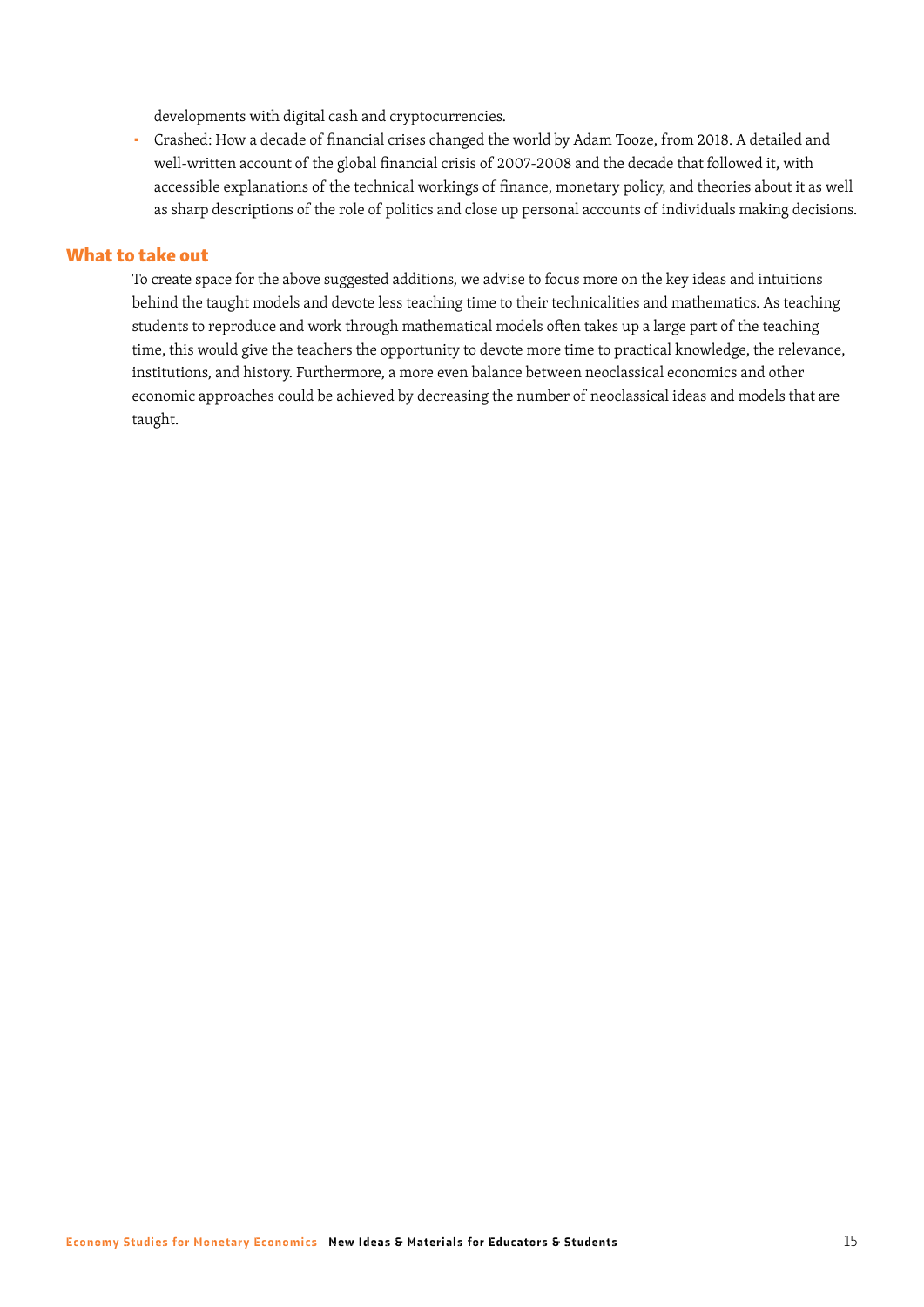# Pragmatic Pluralism: Overview

Key insights and ideas for thirteen core topics in economics, organised by selecting the most relevant theoretical approaches per topic and contrasting them with each other.

This chapter provides a map through the complex jungle of economic theories. There are many different theoretical approaches, and each aspect of the economy has been analysed by a number of different ones. However, it is neither feasible nor productive for students to engage with every possible angle for every topic. Hence, this chapter, together with *Building Block 8: Economic Theories*, sets out an alternative approach: pragmatic pluralism. That is, make a selection of the most relevant theoretical approaches for the topic that is taught.

The building block chapter sets out the general approach of *pragmatic pluralism* (see economy.st/bb8). This chapter instead focuses on the content, applying the pragmatic pluralism approach to several of the core topics in economics. The full chapter (see economy.st/pragmatic) covers the following thirteen topics:

- 1 Governments
- 2 Business Cycles
- 3 Consumption
- 4 Economic Development
- 5 Finance
- 6 Firms
- 7 Households
- 8 Inequality
- 9 International Trade
- 10 Labour
- 11 Markets
- 12 Money
- 13 Nature

To reiterate, the core logic of this approach to teaching economic theory is that whilst pluralism is an essential aspect of academia, we also need to be pragmatic to successfully apply it in practice. Rather than pursuing the extreme of either only focusing on one approach, or including every possible strand of thought for every topic, we propose a pragmatic middle ground: teaching a select number of approaches for each topic. In this way, it is possible to introduce students to the variety and diversity of economic thinking, whilst still having enough time and space to properly discuss each of the insights in detail with them.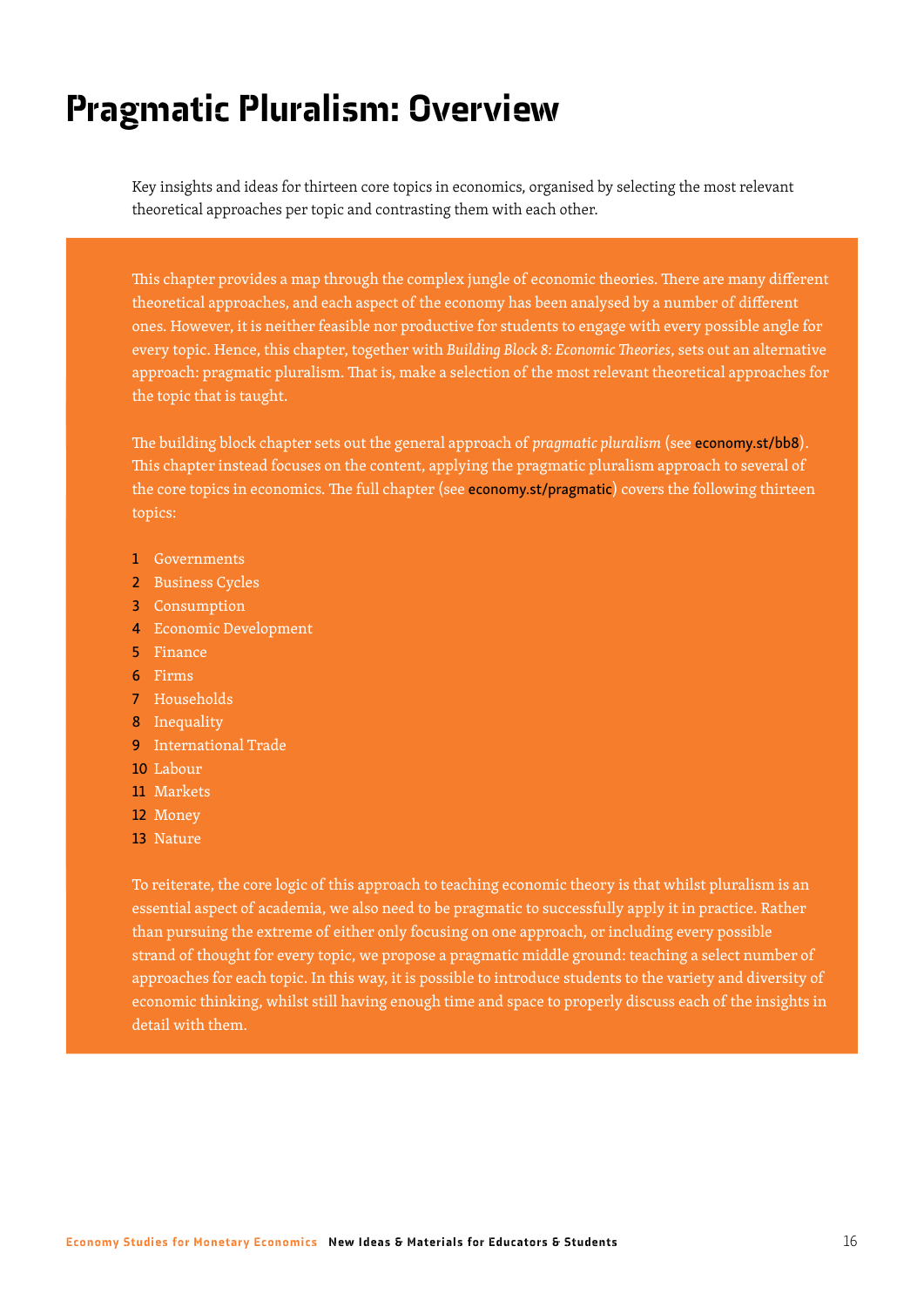*"Reasonable people may have different theories of the way the economy works − different pictures in their heads of what connects one thing with another in the economic system."* 

**Solow** (1983, p. 67)

Theory is the beating heart of all social sciences, including economics. It allows one to understand the components, processes and causal mechanisms characterising various social phenomena in a more structured and systematic manner. However, every topic can be understood from various theoretical perspectives, which can both complement and contradict each other.

Most contemporary economics programmes focus almost exclusively on neoclassical theory. In opposition, some other programs choose to focus entirely on another perspective. We believe, in contrast to both, that there is no single 'correct' or 'best' way to understand the economy as a whole. It is too large and complex to be captured by a single point of view.

Hence, we propose a fundamentally pluralist approach to teaching theory. It is essential to teach students a variety of approaches to give them a rich and broad understanding of the topic, the debate around it and learn to think critically and not to take things as absolute truths. Approaches should be judged on their merits, topic by topic: thinking critically and reflectively to decide which theoretical points of departure help us best to understand this particular corner of the economic system.

Including this pluralist discussion is crucial for the development of students' vital critical thinking skills, through the investigation of links and contradictions between the insights learnt. For a pluralist economics education to be truly valuable, students must graduate not just with strong knowledge of a range of perspectives and methods, but also with a critical understanding of the limitations and blindspots of those tools. Without this, they will struggle to select the most relevant approaches to the task at hand, and to judge how much confidence to have in the conclusions that they reach. Active discussion also has the additional benefit of making sure that students are genuinely understanding the content taught to them, rather than just temporarily memorising it for an exam.

### In Practice

So how does this approach work when applied to a topic?

Each topic is subject to debate between alternative views, and to make students familiar with these competing theories, for every topic the two main opposing perspectives are selected. But not all differing ideas and theories are necessarily in conflict with each other. There are also approaches which can supplement one, or both, of the main opposing perspectives, contributing to a richer understanding of the topic. Therefore, each topic also contains one main complementary perspective. On top of these three main theoretical approaches, there are many other useful ideas that students could benefit from by learning about. For this reason, we provide a short summary of other useful insights and ideas that could be included for each topic.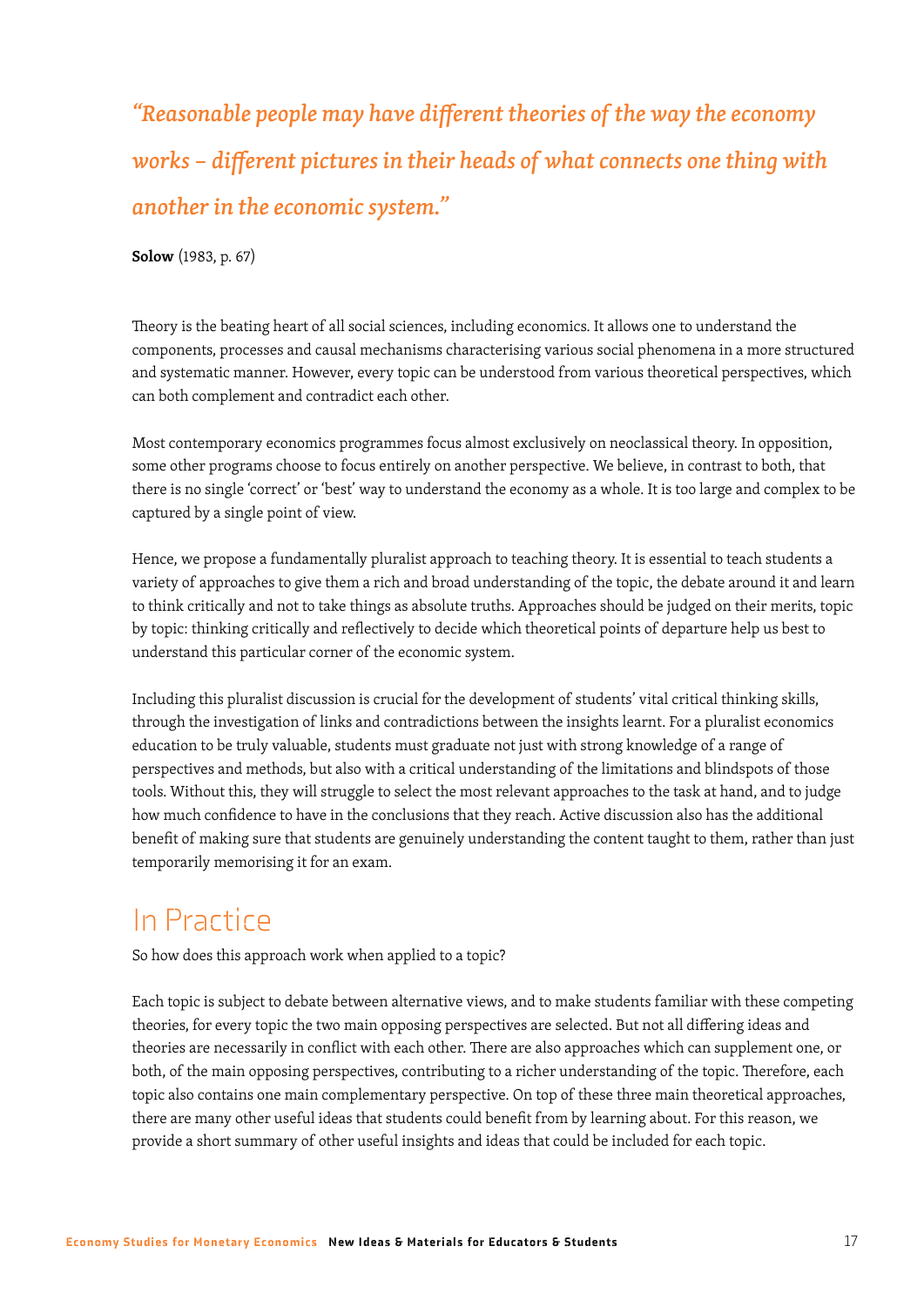For each topic, we suggest a few particularly useful teaching materials. In the resource chapter *Teaching Materials*, we provide longer lists of suggestions.

The topics presented below could be, and often already are, taught in individual courses. They can also be combined, especially when there is significant overlap such as with Finance and Money for example, although this does of course shorten the teaching time that can be devoted to each topic and its insights. As to determining the relative teaching time to the various perspectives, the following rule of thumb could be useful: the first half of the course is devoted to the two main opposing approaches, the third quarter to the complementary perspective and the last quarter to the other useful insights. As with every rule of thumb, the specific case and context should be taken into account and we advise teachers to determine the relative teaching time devoted to each insight taking the local situation into account.

### Cautionary Notes

Before we go into the specific ideas and insights, we want to provide a short recap of the cautionary notes, which are described in full in *Building Block 8: Economic Theories* (see economy.st/bb8).

Firstly, the following overview should be viewed as only one possible example of a pragmatic pluralist approach to teaching economic theory. An overview such as this one should never be set in stone, as the discipline itself is also constantly evolving. While some approaches, such as complexity economics, currently have relatively few insights listed in the overview, this might change over the coming years as more scholars will further develop this approach and apply it to different topics.

Secondly, the overview could easily be expanded to allow for more detail and nuance or a wider range of perspectives or topics. The examples have been written to suit the time constraints of an individual module. The framework could be adapted for a relatively brief programme, such as an economics major in a liberal arts programme, by selecting fewer perspectives for each topic and including fewer topics and possibly combining them into individual modules. Equally, if the available teaching time is greater, for example with a theory-oriented four year undergraduate economics programme, more topics, insights and a greater range of perspectives could be included.

Thirdly, our economics education and own reading has shaped the topics and perspectives that are presented below. This is greatly influenced by living and studying in the Netherlands, and Europe more broadly, and the strong bias in the discipline as a whole towards economic thinking from the Global North. We strongly believe that economics curricula need to be decolonised and with this book we try to contribute to this. To help us do so, we have asked students and professors from all over the world, as well as organizations active on this issue, such as *Diversifying and Decolonising Economics*, for advice. Nevertheless, it is important to say that this is not an area that we personally have particularly strong knowledge in and feel that more could, and should, be done in this regard. We therefore welcome all suggestions on how the content in this chapter, and the rest of the book, could be enriched and improved by including other topics, perspectives and insights.

Finally, this technique of putting approaches as well as topics in separate boxes is only a heuristic for identifying the most important ideas and insights to teach. Many of these approaches and topics are strongly interlinked and can be difficult, or even impossible, to truly separate from each other. As a result, individual thinkers and their ideas can be difficult to put into a single box. For instance, Joseph Schumpeter built on classical, historical, Marxian, Austrian and neoclassical ideas, and is often seen as a key inspiration for evolutionary economics, which is therefore also sometimes called Schumpetarian economics. It is important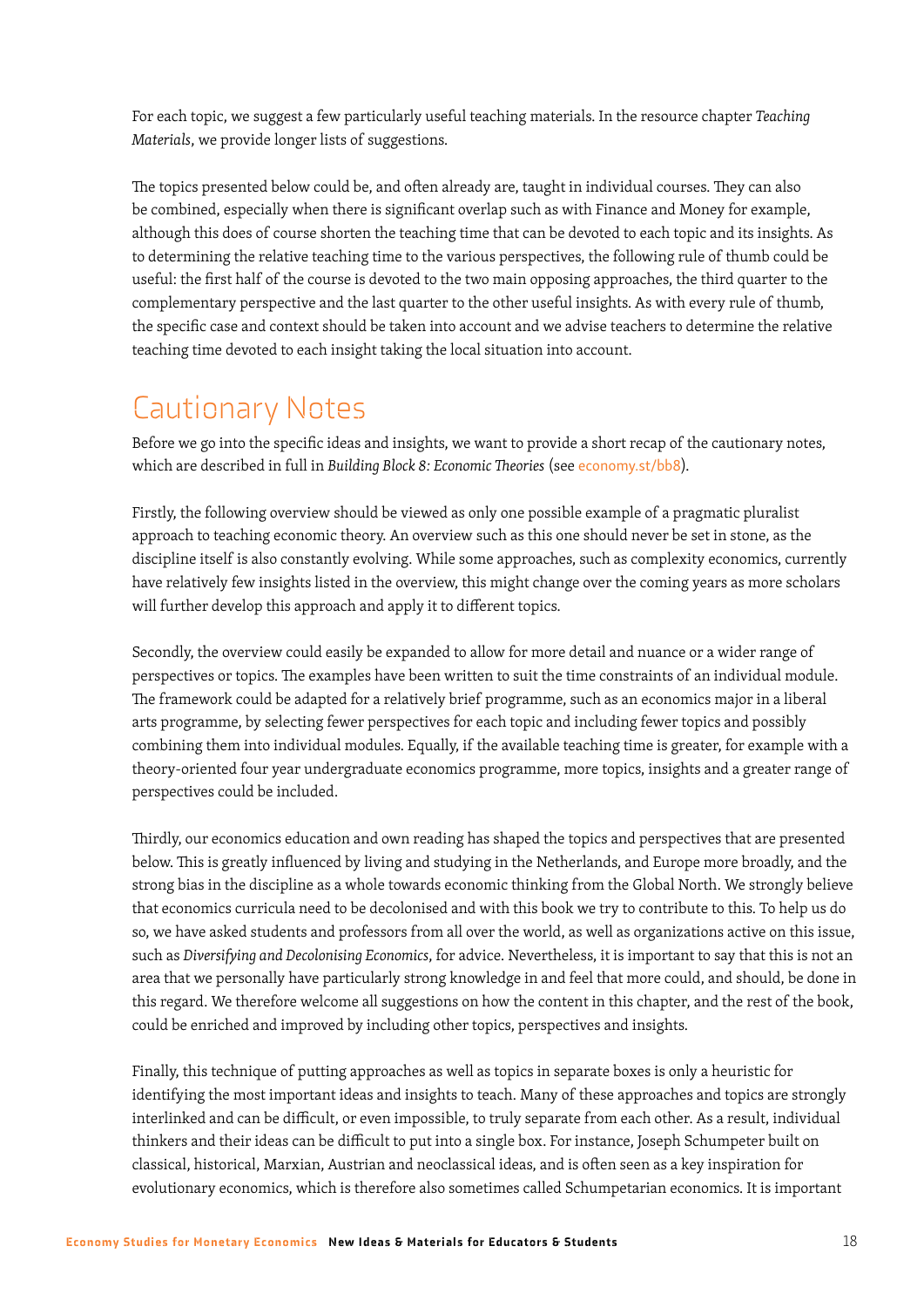that students learn about these links and become familiar with how both the ideas and the topics are connected.

With these cautionary notes in mind, we hope this overview can be of some help in putting the pragmatic pluralist approach in practice and adapting economic theory courses.

# Core Theoretical Insights Organised by Topic

Below we have put the thirteen economic topics (along the top) and sixteen theoretical perspectives (down the side) in a table to give an overview of how our pragmatic pluralist approach works.

It would be possible to fill in every box (representing a combination between a topic and an approach) to create what could be described as 'indiscriminate' pluralism. We think that for research purposes, such an approach could be very useful as it could generate new insights by utilising approaches previously not applied to a topic. However, for education we would not advise such an approach, as it would be impossible to teach every possible perspective on a given topic in a meaningful way, given the limited teaching time available. Instead, we advise teachers to focus on the main insights into their chosen topic. In other words, when teaching an economics course, they should focus on the combinations of the topic and perspectives that are most important. For every topic, we have noted to the two main opposing perspectives with ■, the main complementary perspective with  $\Box$ , and the perspectives that can provide smaller but still valuable additional insights with  $\pm$ . In this way, many boxes stay empty. This does not mean that the perspective has nothing to say on the topic, as it often does. But economics education requires us to make choices as to what to teach and what not. In this overview, below we have presented an attempt at making such choices, asking which insights help us understand the world the most. Sometimes there are cases in which perspectives share a certain insight. This is discussed in the explanations of the insights, but for brevity each insight is attributed to a single perspective in the table.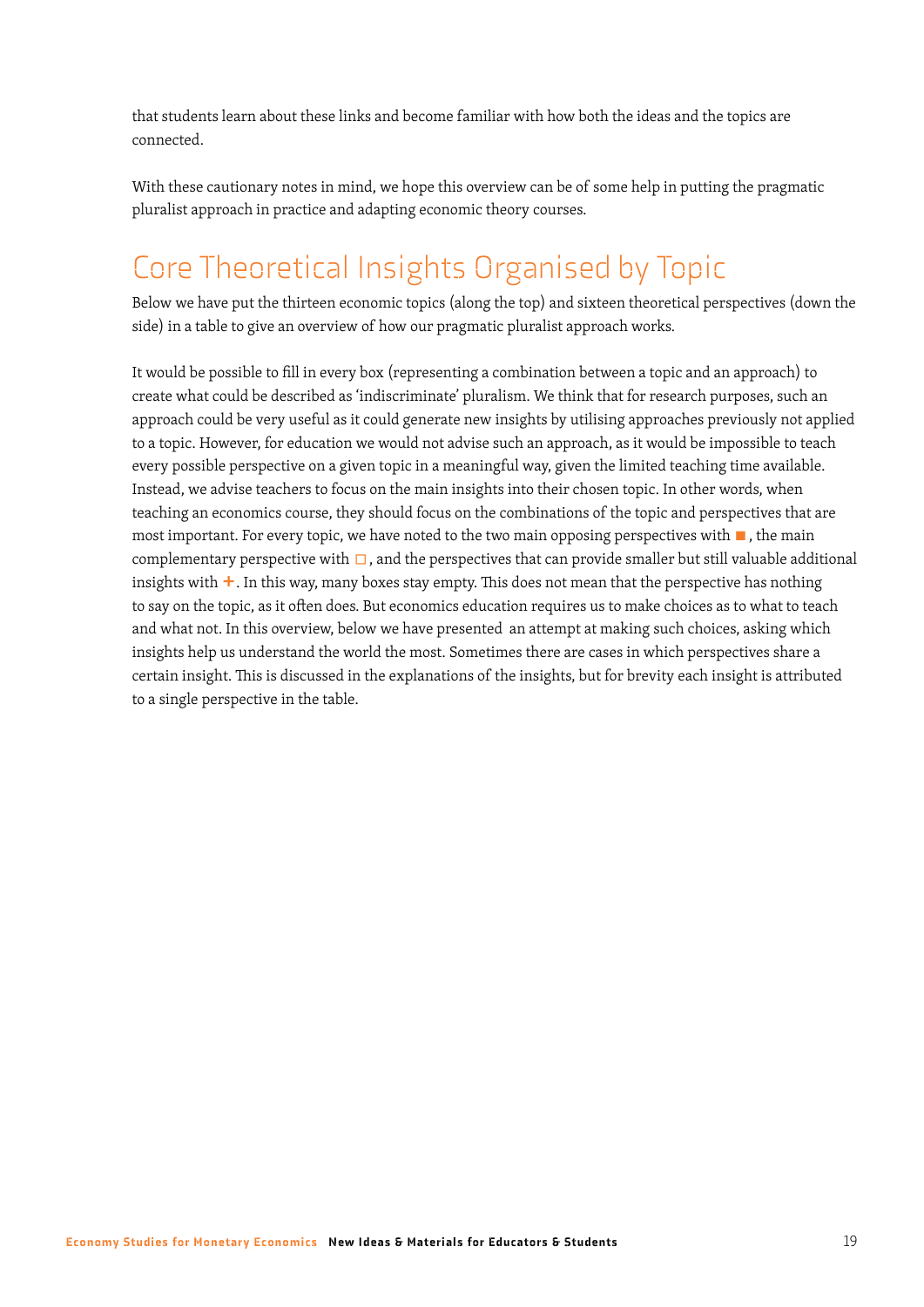|                                                                                                           | Governments      | <b>Business Cycles</b> | Consumption | Development<br>Economic | Finance          | <b>Firms</b>   | Households     | Inequality     | International Trade | Labour         | Markets        | Money          | Nature    |
|-----------------------------------------------------------------------------------------------------------|------------------|------------------------|-------------|-------------------------|------------------|----------------|----------------|----------------|---------------------|----------------|----------------|----------------|-----------|
| <b>Austrian School</b>                                                                                    | $\ddot{}$        | $\blacksquare$         |             |                         |                  |                |                | $\pm$          |                     |                | $\ddot{}$      | $\blacksquare$ |           |
| <b>Behavioural Economics</b>                                                                              | $\color{red}{+}$ |                        |             | $\ddot{}$               | $\ddot{}$        |                |                | $\ddot{}$      |                     |                | $\ddagger$     |                |           |
| <b>Classical Political Economy</b>                                                                        | $\color{red}{+}$ |                        |             | $\blacksquare$          |                  | $+$            |                |                |                     |                | $\blacksquare$ |                | $\Box$    |
| <b>Complexity Economics</b>                                                                               | $\ddot{}$        |                        |             |                         | $\Box$           |                |                | $\ddot{}$      |                     |                |                |                |           |
| Cultural Approach                                                                                         |                  |                        |             |                         | $\color{red}{+}$ |                | $\Box$         |                |                     | $\Box$         | $\Box$         | $\Box$         |           |
| <b>Ecological Economics</b>                                                                               |                  |                        | $\square$   | $\color{red}{+}$        |                  |                |                |                |                     |                |                |                | П         |
| <b>Evolutionary Economics</b>                                                                             | $\Box$           |                        |             | $\ddot{}$               |                  | $\Box$         |                |                |                     |                |                |                |           |
| <b>Feminist Economics</b>                                                                                 |                  |                        |             |                         |                  |                | $\blacksquare$ | $\Box$         |                     | $\ddot{}$      |                |                |           |
| <b>Field Theory</b>                                                                                       |                  |                        |             |                         |                  | $\blacksquare$ |                |                |                     |                | $\ddot{}$      |                |           |
| <b>Historical School</b>                                                                                  | $+$              |                        |             | $\blacksquare$          |                  |                |                |                |                     |                |                | $+$            |           |
| <b>Institutional Economics</b>                                                                            |                  |                        | П           | $\Box$                  |                  | П              |                |                |                     |                |                |                | $\ddot{}$ |
| <b>Marxian Political Economy</b>                                                                          | $\ddagger$       | $+$                    |             | $\ddot{}$               |                  |                | $\ddot{}$      | П              |                     | п              |                |                |           |
| <b>Neoclassical Economics</b>                                                                             | П                | $\Box$                 | П           | $\ddot{}$               | $\blacksquare$   | $\ddot{}$      | $\blacksquare$ | $\blacksquare$ | П                   | $\blacksquare$ | $\blacksquare$ |                | П         |
| Post-Keynesian Economics                                                                                  | $\blacksquare$   | $\blacksquare$         |             |                         | $\blacksquare$   |                |                | $\ddagger$     | $\blacksquare$      |                |                | $\blacksquare$ |           |
| Social Network Analysis                                                                                   |                  |                        |             |                         |                  | $\ddot{}$      |                |                |                     | $\ddag$        |                |                |           |
| <b>Structuralist Economics</b>                                                                            |                  |                        |             | $\ddot{}$               |                  |                |                |                | □                   |                |                |                |           |
| Other                                                                                                     | $+$              |                        | $+$         |                         |                  | $+$            |                | $+$            | $\pm$               |                |                |                | $+$       |
| П<br>Main opposing perspective<br>$\Box$<br>Main complementary perspective<br>Additional perspective<br>+ |                  |                        |             |                         |                  |                |                |                |                     |                |                |                |           |
| Economy Studies for Monetary Economics New Ideas & Materials for Educators & Students                     |                  |                        |             |                         |                  |                |                |                |                     |                | 20             |                |           |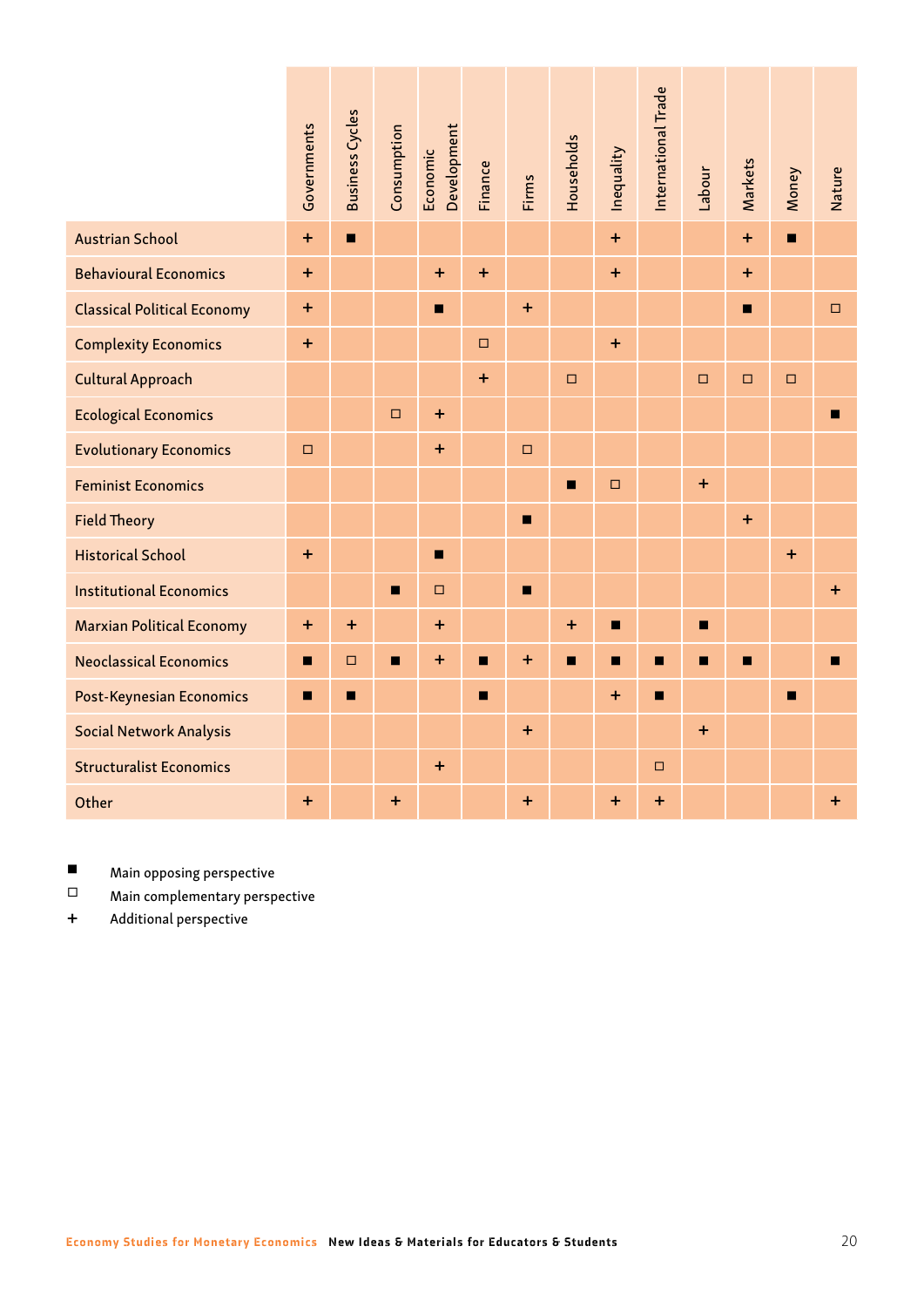# Pragmatic Pluralism 12: Money

Money rules the world, or at least it often seems to. We all use it every day, so we often assume that we know it very well. But what is money in the first place? This seemingly easy question has triggered countless debates for many centuries. At the core of these debates is whether money is something purely technical and instrumental, or whether it fundamentally shapes, and is shaped, by social and power relationships. Another key insight is that cultural practices influenced how we see and use money.

#### Main opposing perspectives

- Post-Keynesian economics: Credit theory of money
- Austrian school: Commodity theory of money outcome

#### Main complementary perspective

 $\Box$  Cultural approach: Earmarking money

#### Additional perspectives and insights

+ Historical school: State theory of money

#### Main opposing perspectives: Post-Keynesian economics and the Austrian school

The two main contrasting views on money are the credit and commodity theories. The former sees money as a fundamentally social arrangement of debt and credit, while the latter views money as a purely instrumental object that can act as a means of exchange.

The commodity view, also called metallism, was first proposed by Aristotle and is further developed by classical, Austrian and neoclassical economists. The commodity approach argues that money spontaneously originated to replace barter as it is more efficient to use money as a medium of exchange. In this perspective, money is neutral and has no effect on the real economy (at least in the long run). This idea of seeing money as a veil is often referred to as the classical dichotomy.

The credit view, first put forward by Plato and further developed by post-Keynesian, as well as Schumpeterian, economists, instead views the real and monetary economy as fundamentally interconnected, also in the long run. Money in this perspective is understood to have originated from social obligations in the form of debt and credit. Most recent historical and anthropological evidence tends to support this view of the origins of money.

#### Main complementary perspective: Cultural approach

The cultural approach investigates how historically situated understandings and norms related to money evolve and influence its role in society. In this perspective, money is not something impersonal, homogenous, objective or purely quantitative. In fact, money has highly personal, heterogenous and subjective meanings for people. Cultural practices, rules and habits around money are therefore of great importance. Official money may be legally or financially entirely uniform, but people will create special monies to mark off different activities and social relations. This practice is called earmarking as people designate certain monies for particular purposes.

Within behavioural economics, this practice is referred to as mental accounting and is often understood as irrational behaviour. They argue earmarking money is irrational because it does not follow the rational man, as described by neoclassical economics, which pools all money. From this perspective, the practice of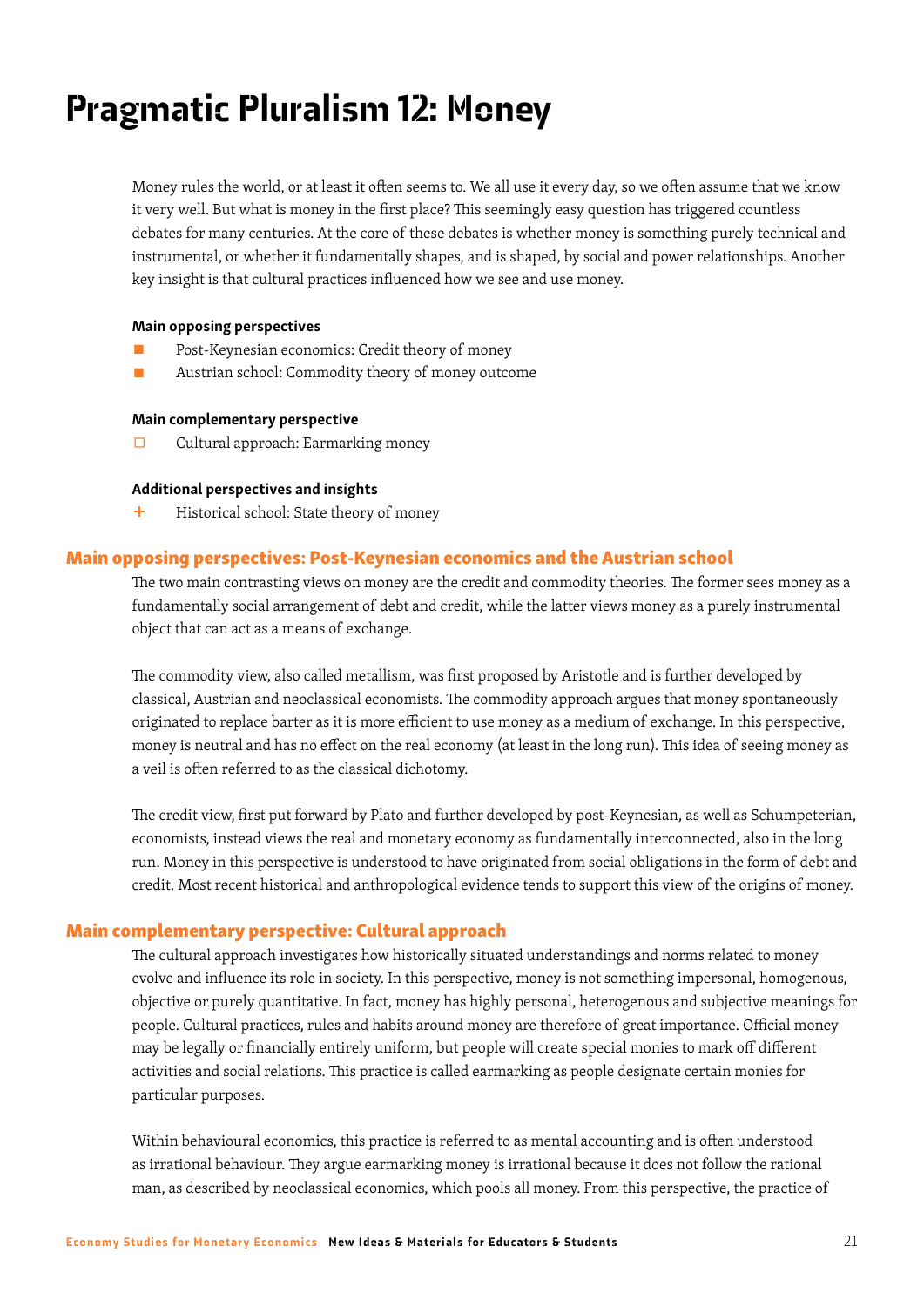earmarking money thus leads to inconsistent choices because of different monies, or mental accounts.

#### Additional perspectives and insights

There is also another theory of money, which originates from the **historical school**, which sees money as being created and controlled by governments who can issue their currency and require citizens to pay taxes in them. This theory is known by various names, such as the state theory of money, the theory of tax-driven money, and chartalism. The credit and state theory overlap as they both see money as a social claim to abstract value. The credit theory, however, focuses more on the role of finance, while state theory pays more attention to the role of government.

The two perspectives are also often combined as, for example, recently has been done by modern monetary theorists. The debate between the commodity view on the one hand, and credit and state views on the other, has returned many times in history, such as during the Methodenstreit between Austrian and historical economists at the end of the 19th century, between neoclassical and Keynesian economists in the 1930s, and more recently between (monetarist) neoclassical and modern monetary economists.

- Chapters & Papers:
	- □ Capitalism: Competition, Conflict, Crises by Anwar Shaikh, from 2016, chapters 5 & 15. This impressive and extensive book compares multiple perspectives on many traditional economic topics including money, prices and inflation.
	- Introducing a New Economics by Jack Reardon, Maria A. Madi, and Molly S. Cato, from 2017, chapter 8. This ground-breaking textbook introduces money and weaves together pluralist theory and real-world knowledge.
	- Economics After The Crisis by Irene van Staveren, from 2015, chapter 11. This well-written textbook sets out the neoclassical, post-Keynesian, social economic and institutional perspectives on money.
	- □ The Economy by The CORE Team, from 2017, chapters 10 & 15. This successful textbook provides an introduction into mainstream ideas and empirical findings on money, credit, inflation and monetary policy.
	- Principles of Economics in Context by Jonathan Harris, Julie A. Nelson and Neva Goodwin, most recent edition from 2020, chapters 26 & 27. This useful textbook, which pays particular attention to social and environmental challenges, devotes two chapters to money, banking and monetary policy.
	- □ The Routledge Handbook of Heterodox Economics: Theorizing, Analyzing, and Transforming Capitalism by Tae-Hee Jo, Lynne Chester, and Carlo D'Ippoliti, from 2017, chapters 5, 7, 17, 18 & 19. This broad and diverse book sets out a variety of theories on monetary theories, value, money, and banking.
	- □ Macroeconomics by William Mitchell, L. Randall Wray, Martin Watts, from 2019, chapters 9 & 10. This ground-breaking and much-discussed textbook written by three leaders of Modern Monetary Theory (MMT), introduces students to the different theories of money and currencies.
	- The Handbook of Economic Sociology by Neil J. Smelser and Richard Swedberg, from 2005, chapter 16. This extensive and yet accessible book for non-sociologists, provides an impressive and useful overview of the field of economic sociology, including a chapter on the sociology of money and credit.
	- Money Creation in the Modern Economy by Michael McLeay, Amar Radia and Ryland Thomas, from 2014. This article, by the Bank of England, helps students understand how money is created and debunks some popular misconceptions.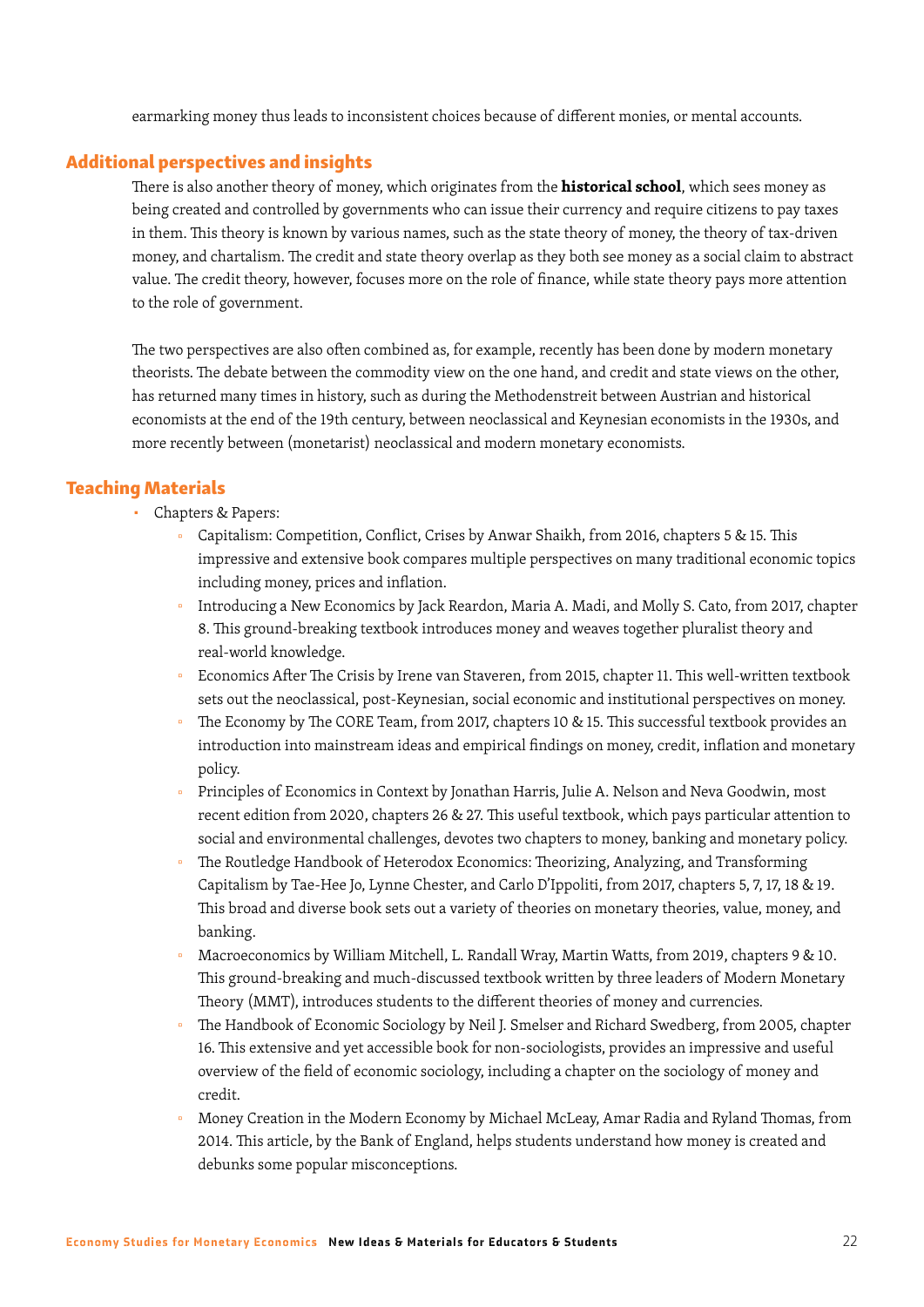- Books:
	- □ Where Does Money Come From? by Josh Ryan-Collins, Tony Greenham, Richard Werner, and Andrew Jackson, from 2011. This accessible book introduces students to different ideas about money and helps students understand recent developments and the technical workings of the monetary system.
	- □ A Handbook of Alternative Monetary Economics by Philip Arestis and Malcolm Sawyer, from 2006. This useful collection of essays introduces students to various different monetary theories, from Marx and Keynes their theories of money and credit to Minsky's financial instability hypothesis and theories about the endogeneity of money.
	- The Social Life of Money by Nigel Dodd, from 2014. This accessible book, written by a leading sociologist, introduces students to the origins of money, its relation to capital and debt, and a variety of ideas on the social, cultural and political dynamics related to money.
	- The Social Meaning of Money by Viviana Zelizer, from 1994. This influential book looks at money from a cultural lens, showing how people earmark money and how meaning making processes shape monetary behaviour.
	- Debt: The First 5000 Years by David Graeber, from 2011. This bestseller explores the history and anthropology of money and debt, emphasizing its interaction with broader social institutions.
	- Money and Government: A Challenge to Mainstream Economics by Robert Skidelsky, from 2019. This useful book introduces students to the key ideas throughout history up to today on macroeconomics, money and the government.
	- The Nature of Money by Geoffrey Ingham, from 2004. This book provides an overview of different theories about the fundamental nature and working of money and credit in the economy.
	- Concepts of Money by Geoffrey Ingham, from 2005. This book is a collection of classic essays on money and includes chapters by Austrian, Marxian, Keynesian and cultural economists and scholars.
	- Money (The Art of Living) by Eric Lonergan, from 2009. This accessible book, written by a hedge fund manager, helps students what money is and how it functions in today's economy.
	- The Economics of Central Banking by Livio Stracca, from 2018. This book introduces students to how central banking works and discusses key questions and debates related to the dominant mainstream models, the zero lower bound, financial stability, globalization and digitalization.
	- □ Marxist Monetary Theory: Collected Papers by Costas Lapavitsas, from 2016. This book introduces students to Marxian thinking about money and monetary policy.
	- □ Monetary Economics: An Integrated Approach to Credit, Money, Income, Production and Wealth by Wynne Godley and Marc Lavoie, from 2006. This book, written by two key post Keynesian economists, introduces students to different theories and models of money and monetary dynamics.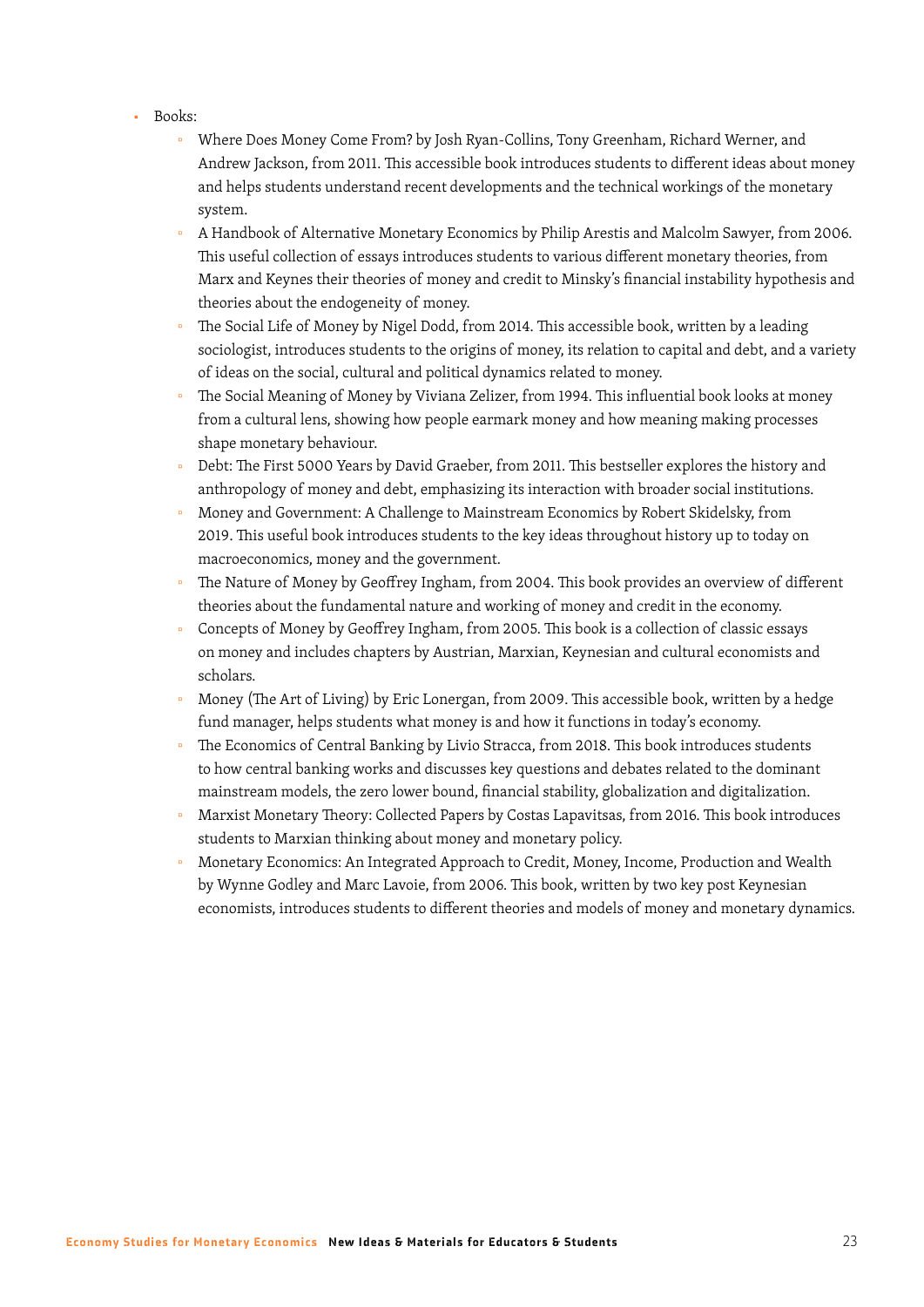# Building Blocks: Overview

The meat and bones of the Economy Studies course design method are the ten building blocks. Each of these building blocks covers an area of knowledge or a skill that we see as essential for the education of future economists. They can be used as templates to create courses, of generally six to ten weeks each. One can also pick and choose elements of the different building blocks to combine them into a broader course, or split up a building block into several courses.



*Figure 1: The ten building blocks that form the core of this book. The order of the numbers is not necessarily the order in which they should be taught. Their relative size varies, with building blocks 7 and 8 generally taking up much more space than the others.* 

The first two building blocks focus on helping students to develop a feeling for economic matters and teaching them basic conceptual and real-world economic knowledge. *Building Block 1: Introducing the Economy* discusses the definition and relevance of 'the economy' and how it is related to other aspects of the social and physical world. *Building Block 2: Know Your Own Economy*, explores actual national and local economies and their structures, institutions and sectors.

With this basic knowledge in hand, we explore the history of economic thought and of the real-world economy. *Building Block 3: Economic History* explores the fascinating and diverse history of economic events and developments. *Building Block 4: History of Economic Thought & Methods*, in contrast, is about the remarkable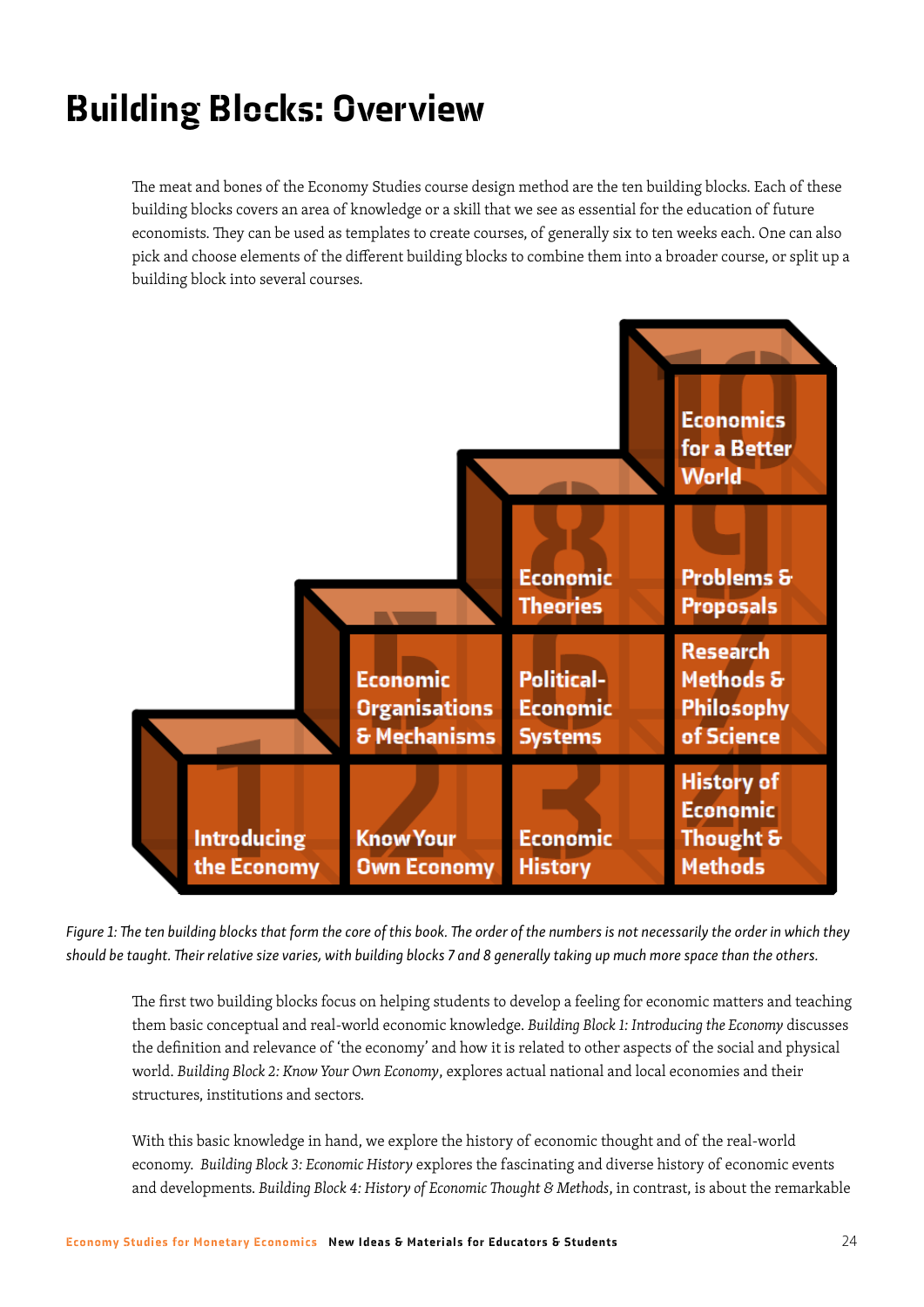and complex history of ideas about the economy. Together, these chapters provide a crucial foundation for students' further education.

Besides knowing basic economic concepts, facts and history, it is key that economics students learn how economies can and have been organised, at micro-, meso- and macro-levels. *Building Block 5: Economic Organisations & Mechanisms* investigates the different forms of economic interaction and organisation that operate at each level and together make up an economy. *Building Block 6: Political-Economic Systems* reviews the complex structures, institutions and power relations that form the overarching structure of an economy.

Another core element of a good economics education is a broad and diverse analytic toolkit, filled with relevant methods and theories. *Building Block 7: Research Methods & Philosophy of Science* is about both quantitative and qualitative data collection and analysis methods. In *Building Block 8: Economic Theories* we propose a 'pragmatic pluralist' approach to teaching theories by focusing on only the most important insights for every topic. These two building blocks will likely take more space in most programmes than the others, as the centre of gravity of an academic education lies in methods and theories.

The last two building blocks are largely concerned with the productive application of economic ideas in the real world. Economics education should be preparing the economic experts of tomorrow for their future roles in society. *Building Block 9: Problems & Proposals* deals with the practical skills necessary for the work of almost all economists: analysing real-world problems and working on proposals to address them, whether in a company, government agency, think tank or academic department. *Building Block 10: Economics for a Better World* deals with the values involved in decision making, asking what normative principles and visions can guide actions to address the major challenges of our times.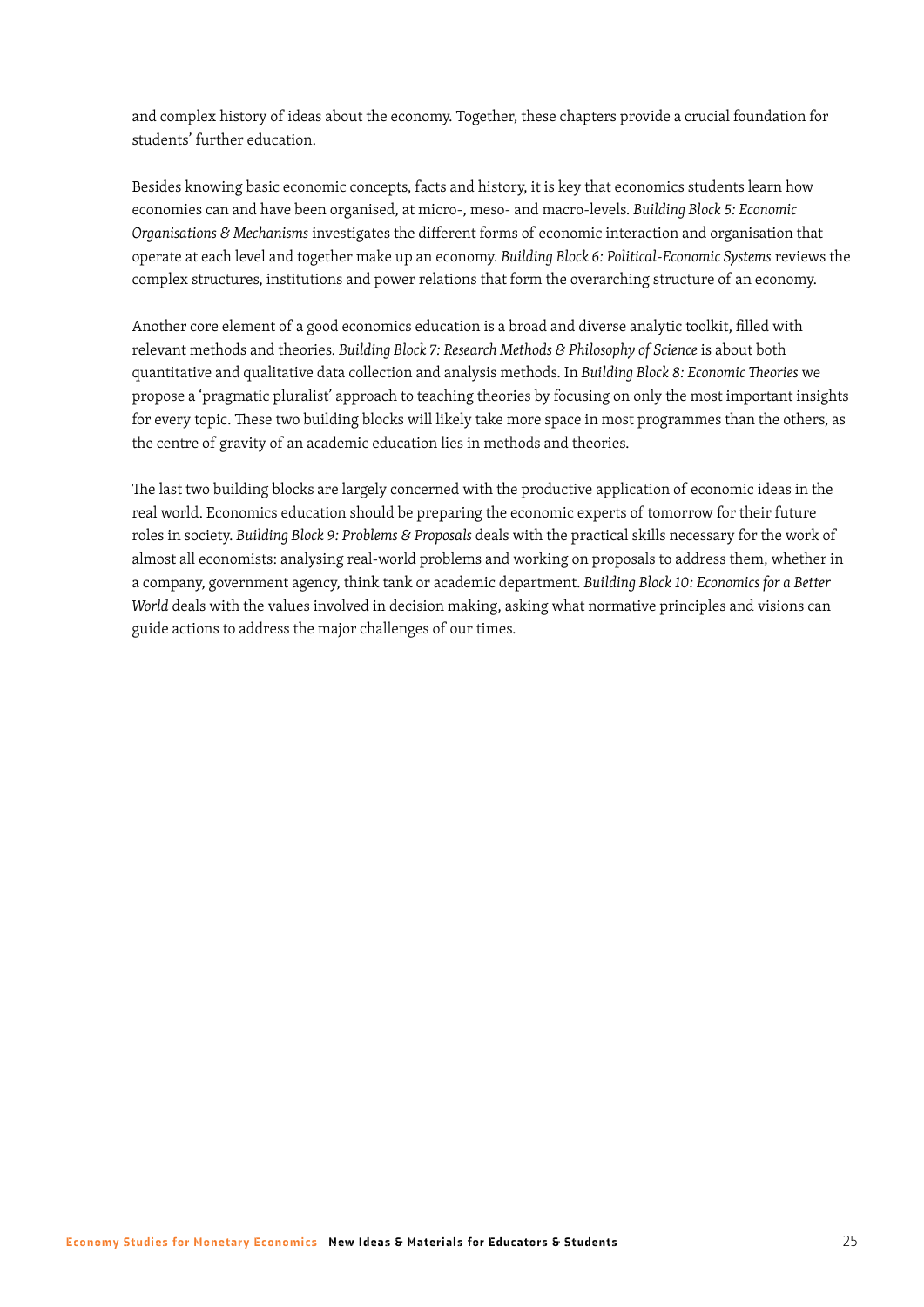# Building Block 10: Economics for a Better World

#### What normative principles and visions can guide action to make the world a better place and address the major challenges of our times?

*What*: This building block is about normative ideas in economics. That is, the underlying ideals guiding economic thinking and decisions, such as equity, efficiency, liberty and solidarity. It also includes visions for how the economy could and should look, ranging from concrete policy proposals to visions of differently organised economic systems.

*Why*: It is crucial that students are taught about the normative aspects of economic thinking. It helps them deal with normative issues in a more conscious and sophisticated way. This is especially important because it prepares them for their later work in which they will have to inform non-economists on the normative dilemmas of economic decisions. If they are never taught to think about and explain these issues, it is very likely that as graduates they will be blind to them. Or that if they do address them, they will likely do so in an inconsistent and haphazard manner. Students thus have to gain experience with normativity during their education.

*Contrast with current programmes*: Current programmes generally have two approaches to normativity. Some try to ignore it, along the lines of: 'There is normative economics, and there is positive economics; here we only deal with positive science'. We think this is an unrealistic and damaging approach, as it in no way prepares students for their future roles in advising others to make decisions. The other frequently found approach is to tuck away all normative aspects in a separate course on ethics. Though more helpful, this is not enough. Besides learning general ethical philosophy, students need to understand its role in economic questions. We suggest teaching normative aspects in a more integrated and applied way, making students aware of normative aspects of theories when they learn them and teaching them to spot the more normative elements of policy advice.

#### Sections:

- 1 Normative Principles for Decisions
- 2 Visions for the Economy
- 3 Practical Suggestions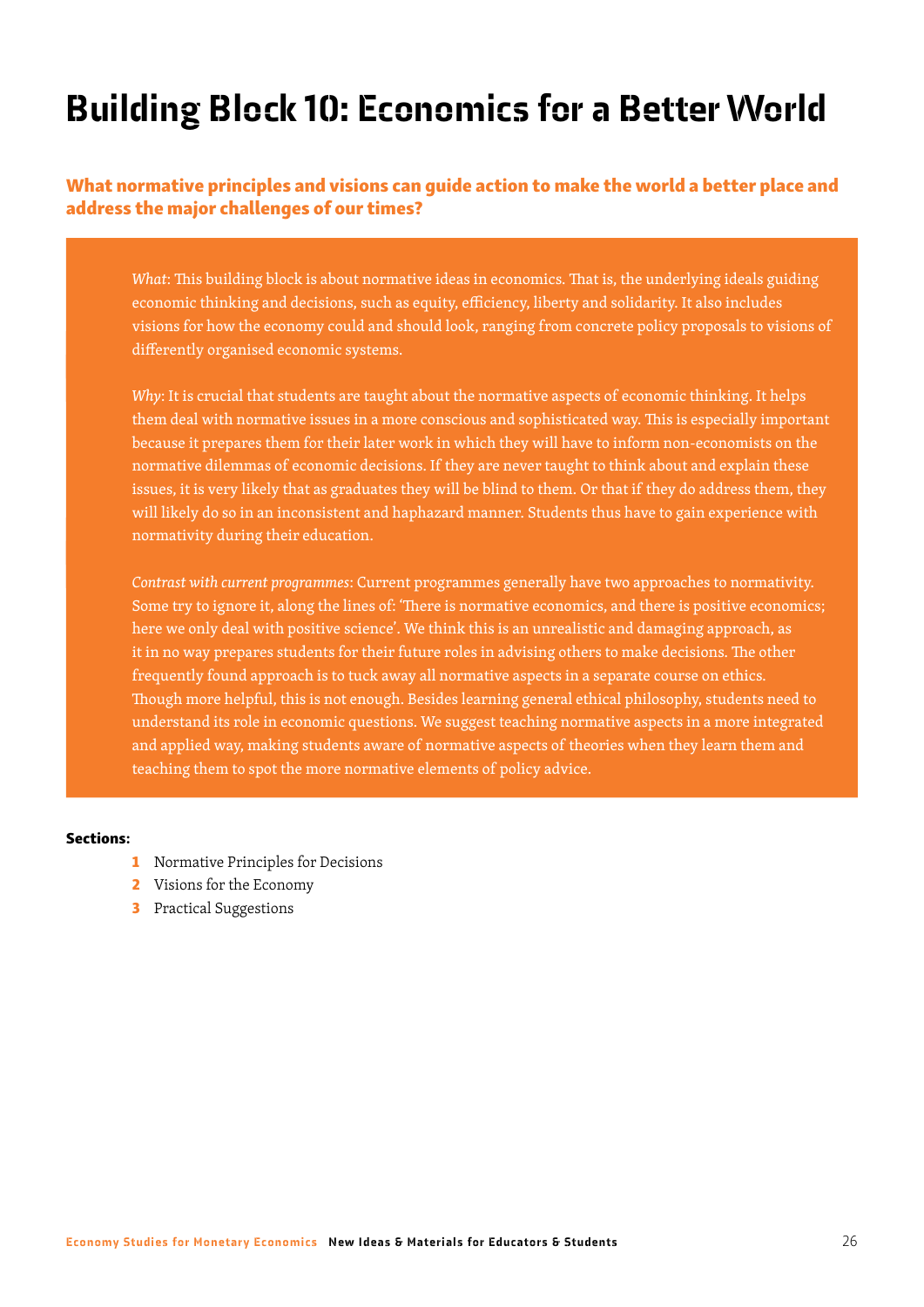*"The choice between different social arrangements for the solution of economic problems should be carried out in broader terms than this [comparisons of market values] and that the total effect of these arrangements in all spheres of life should be taken into account. As Frank H. Knight has so often emphasized, problems of welfare economics must ultimately dissolve into a study of morals."* 

**Ronald Coase (1960, p. 43)**

The ultimate goal of economics, apart from sheer fascination, is to contribute to a better world. How such a better world looks however, is hotly debated. In fact, normative discussions about economic questions are often at the centre of political debates. Economic questions are thus not simply a matter of intellectual curiosity or academic interest, they are key societal issues. Economists have the vital role of supporting society in making decisions and taking actions concerning these economic questions.

As explained in Foundation 4: Values, it is not the job of the economists to make these decisions, but it is our job to inform and support others in making economic decisions, shedding light on their normative and analytical aspects, as well as their implications in the real world. This requires that economics students learn about the normative aspects of economic questions, the focus of this building block.

In other words, in contrast to many of the other building blocks which focus mainly on descriptive or analytical ideas and knowledge, this building block focuses on normative ideas. It is about teaching students to identify the underlying values and moral dilemmas involved in economic issues and to explain these clearly to non-economists. These skills enable economists to minimise their own normative biases in their work and identify weak points in normative arguments and reasoning.

This chapter starts with a section on teaching students to spot and critically assess the normative elements embedded in analytical tools, such as models and measurements. The next two sections are more applied and focus on ideas that can guide action. The second section has a more short-term focus and looks at normative principles on which decisions can be based. The third section has a more long-term perspective focusing on visions of how the economy should look.

### 1 Normative Principles for Decisions

To be able to make a decision, one has to apply normative principles, be it consciously or not. Since the ultimate goal of economics is to help the world make better economic decisions, it is important that students become familiar with the normative aspects of decisions. By being able to uncover relevant normative principles and clearly articulate how

they relate to the issue at hand, economists can inform others to better understand the decisions they have to make.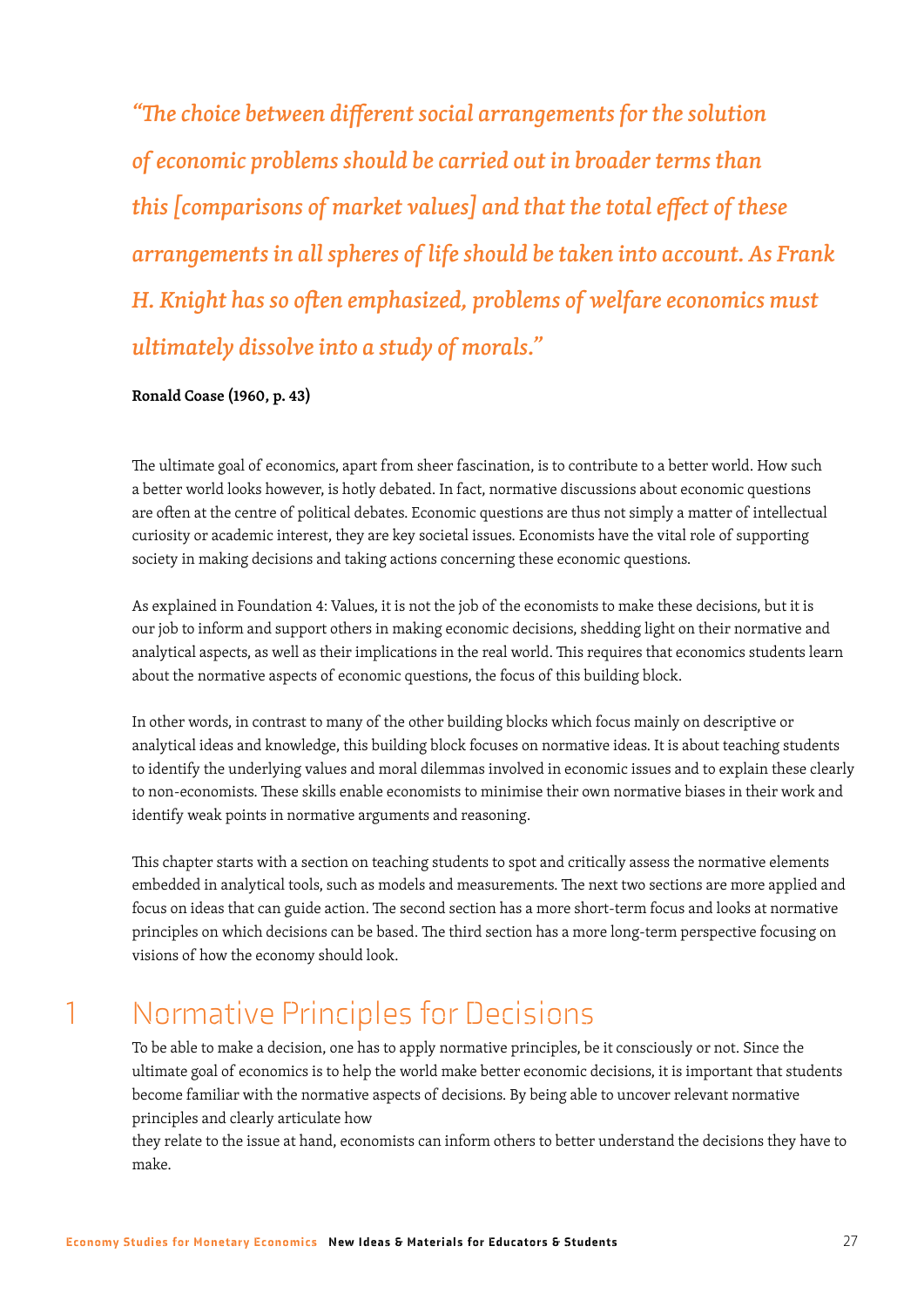These normative principles are often called 'welfare criteria' in economics. It is, however, important to note that maximising the welfare or utility of individuals is only one such normative principle. The different economic approaches described in the online resource Economic Approaches (economy.st/approaches) provides an overview of the assumptions underlying different economic theories. Other principles than welfare include fairness, legitimacy, security, stability, and reciprocity. These principles differ in their translatability into mathematical form and their applicability in practice.

Of particular importance is how normative principles deal with the pros and cons of decisions. Within welfare economics, the principles of Pareto efficiency, 'do no harm', and Kaldor-Hicks efficiency, 'hypothetical compensation', are well known. These are only two among many principles on which normative assessments can be based. Solely within the utilitarian tradition already, there are, for example, also those who argue the average or minimum utility should be maximised.

Besides utilitarian principles there are also other ideas about how to deal with moral dilemmas, such as the precautionary principle and inalienable rights and liberties. Students need to become familiar with these different ways of approaching normative trade-offs, as they are relevant for many real-world problems.

The goal here is not to teach students how they should independently make value judgments, but to learn how to identify underlying normative assumptions and trade-offs and clearly communicate them to non-economists. Or in Huei-chun Su's words (2012, pp. 378-379): "Normative economics in this sense is primarily concerned with exploring the way of making an evaluation, but it does not have to commit to endorsing the evaluation. In this way, normative economics only relates to value judgements but does not make value judgements." It is not about teaching students 'what is right', it is about teaching them how to clearly see where and how value judgments are being made throughout the analysis.

Since it is not economists themselves who should make normative decisions, students should learn how the general population sees certain central normative trade-offs. This can be done by looking at interviews and surveys of citizens, or letting students conduct new ones. Of course, it is not a matter of learning survey data by heart, nor should students internalise majority opinions on a certain issue as 'the right view'. Rather, learning the habit of looking at the normative choices of people can help students to realise the range of value-judgements that may exist beyond the 'common sense' they personally are used to or automatically adopting the values or interests of their employers – looking outside their own values bubble, as it were.

How can this be done? A course on labour economics, for example, generally covers the topic of unemployment and frequently also discusses the related policy options. When discussing these different social policies, one could explicitly identify the normative questions involved in the different aspects of those policies. Kuhn et al. (2020) and Nicoli et al.

(2020), two papers related to one research project, identified the following six questions as main normative issues concerning EU social policy:

- 1. How generous should the unemployment benefit levels be?
- 2. Should there be training and education opportunities for unemployed citizens?
- 3. How much between-country redistribution should there be?
- 4. How much tax are you willing to pay and should there be progressive, proportional or regressive taxation?
- 5. Should it be centrally administered by the EU or decentrally by national governments?
- 6. How much job search effort do unemployed citizens need to do to be able to get benefits?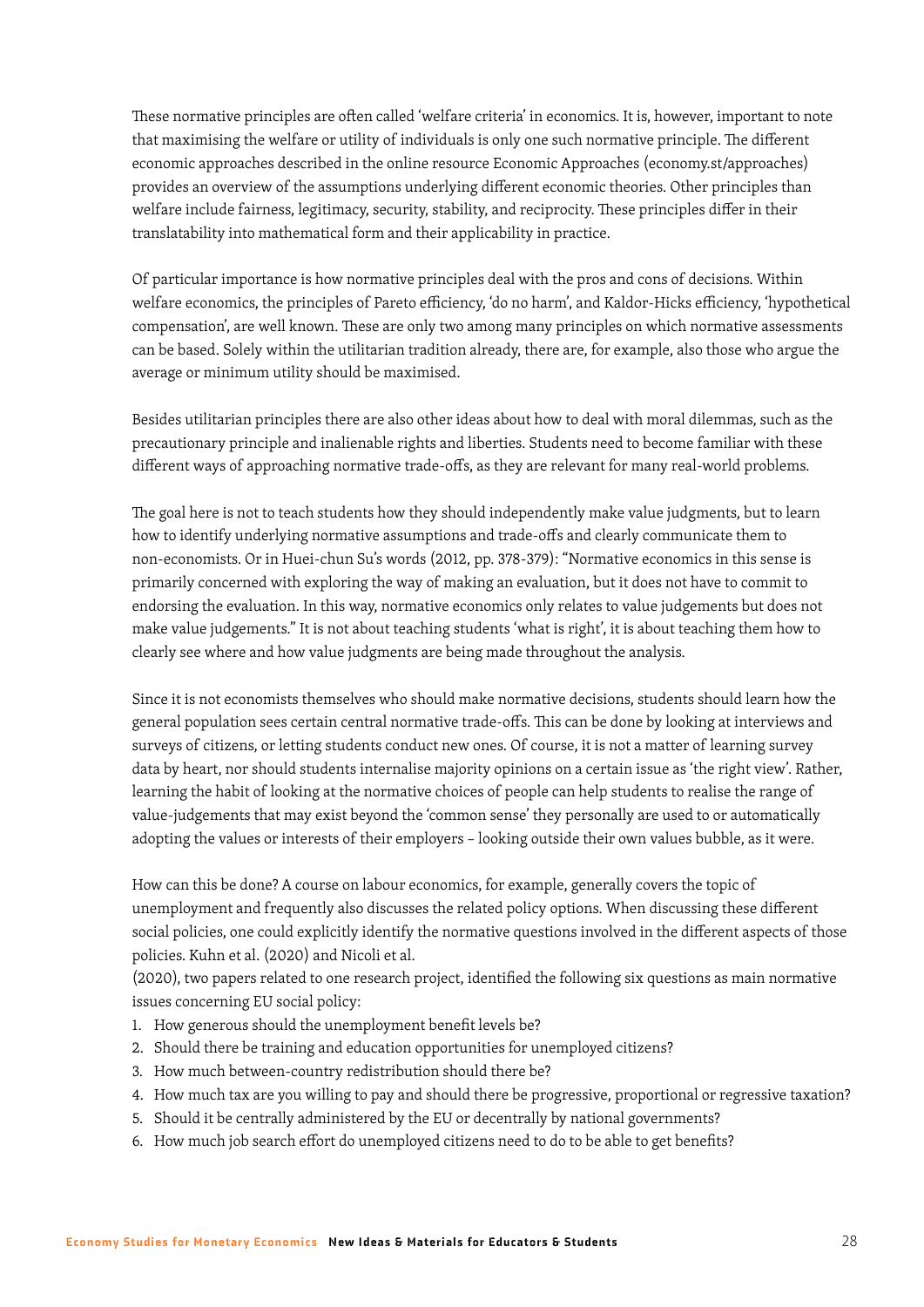Surprisingly they found that the majority of the EU population is in favour of such an EU unemployment scheme. But citizens' support depends heavily on the choices made concerning the normative issues mentioned above. Most EU citizens prefer decentralised implementation, more generous programmes, requiring education and training opportunities as well as job search effort conditions, and low as well as progressive taxation. The point here is not that these are the 'right' moral positions, but rather that these are simply the normative choices most EU citizens would make. By looking at the results of such surveys students become aware of the normative choices citizens prefer and develop a feeling for what is generally considered important.

### 2 Visions for the Economy

Next to the normative elements embedded in analytical tools and normative principles for decisions, normative visions and ideas on economies are relevant for economics education. Such economic visions are often at the core of political ideologies and the directions in which societies develop. These visions can range from short-term concrete policy proposals to idealistic visions of utopian economic systems. These ideas about how to structure and organise an economy are thus crucial for any economist to be familiar with. Again, this should not be aimed at turning economics students into believers of those visions. Instead, the goal should be to make students knowledgeable about the wide variety of visions, so they can develop a good understanding of them and are able to inform non-economists about them.

The central challenges of an age generally define its normative discussions. The main societal challenges of our time seem to be climate change, pandemics, rising levels of public and private debt, cultural clashes between nationalism and cosmopolitanism, growing inequality and a concentration of economic power. It is key to teach students something about the range of economic visions on these topics.

Taking climate change as an example, it would be useful to expose students to debates between the ideas of green growth, degrowth as well as growth agnosticism. Green growth is based on a future vision in which ecological sustainability is accompanied with a further rise in GDP, often linked to a strong belief in technological progress (Allan & Meckling, 2021; Meckling & Allan, 2020; OECD, 2021). Opposing this idea, the degrowth perspective envisions a sustainable future in which GDP has declined, because they argue it will not be possible to fully decouple GDP growth from resource use and carbon emissions (Haberl et al., 2020; Hickel, 2020; Hickel & Kallis, 2020). Then there are those who want to shift the focus of the debate because they argue GDP is not a particularly relevant topic or economic goal. Instead, they argue that human wellbeing should be the goal of economic activity, making them focus on the relationship of sustainability with wellbeing, rather than with GDP (Van den Bergh, 2011; Van den Bergh & Kallis, 2012). As such, they are growth agnostic, being indifferent to GDP's development and focusing instead on human wellbeing.

These economic visions are likely to shape the coming future as they are already influencing political movements and policy decisions. Students need to learn at least their outlines. Besides having strong links to societal challenges, these economic visions are also deeply connected to economic organisations and mechanisms (Building Block 5) and political-economic systems (Building Block 6). Therefore, it is important that students become familiar with the various moral views on ways of organising economies. Given that most economies are currently mainly organised along capitalist lines, it is perhaps no surprise that normative discussions about capitalism are particularly relevant. However, in a master's programme specialising in labour economics for example, it would be particularly important to expose students to the different normative visions on how labour should be organised and rewarded.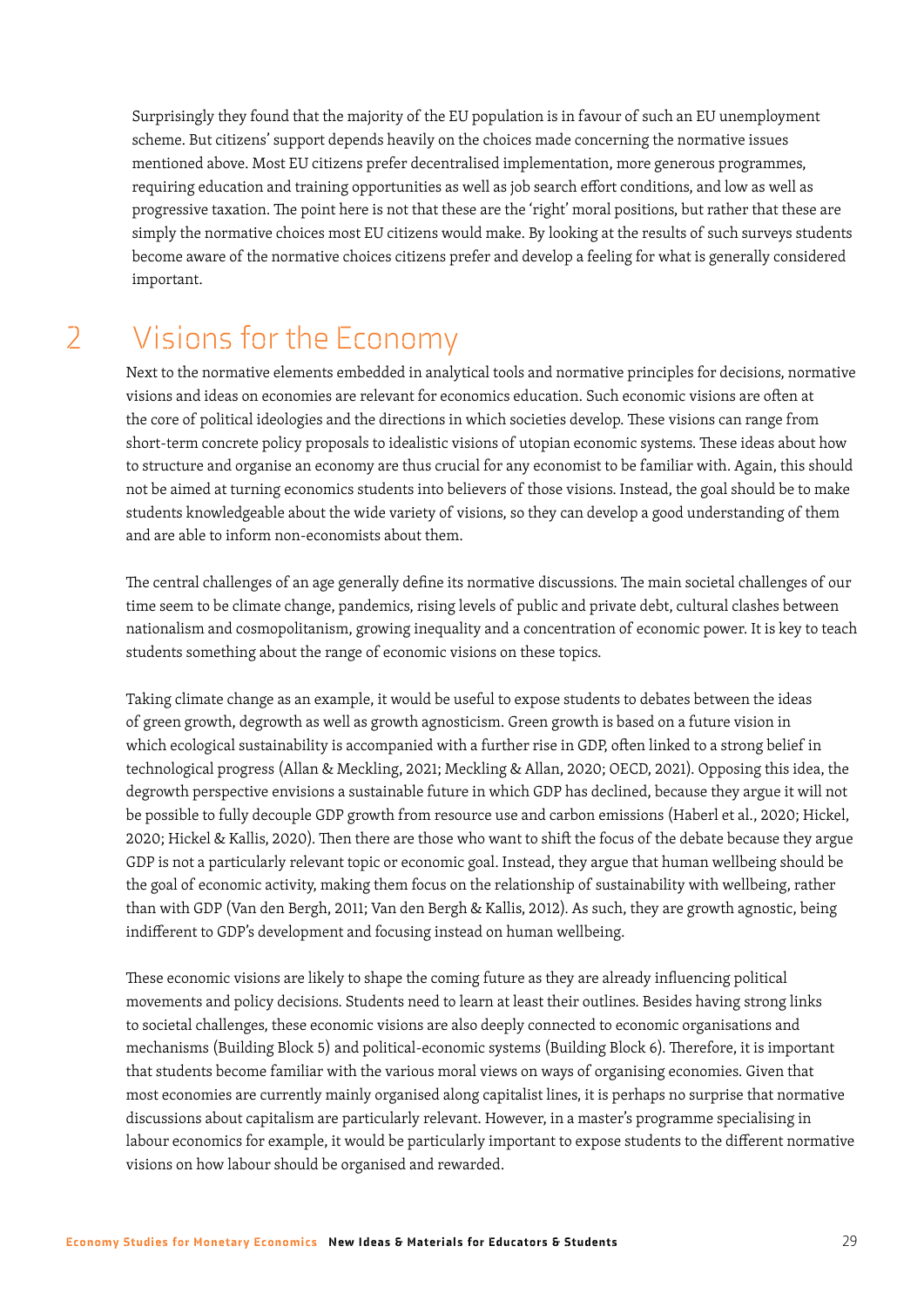In sum, students should learn about the different visions that exist about how the economy could or should look. In addition, it seems particularly promising to connect these discussions about normative ideas to societal challenges as well as ways of organising economies.

# 3 Practical Suggestions

Firstly, meaningful normative discussions require shared reference points: a solid grounding in analytical and real-world knowledge. For instance, when discussing the different visions on the future concerning climate change, it pays to first discuss with students what climate change is and how it has evolved so far.

- What are the main causes of climate change?
- How far are we from reaching the various planetary boundaries (and by how much have we already exceeded some of them)?
- How much of our natural resources have already been depleted and how much is left?
- What are the future scenarios climate scientists think are likely?
- Which sectors and countries have been mainly responsible for the emissions?
- What is the state of the different sources of energy?
- $_{\text{e}^{\dagger}c}$

Without such knowledge, students would not learn how to form informed, rather than purely ideology-driven, opinions.

Secondly, we think this building block provides the perfect opportunity to let students practise their communication skills, both in written and spoken form. The most direct method would be to ask students to write essays and debate about the normative positions they believe in. Additionally, it can be very useful to make students defend normative positions that are not their own. This forces them to consider the strengths of positions that they personally disagree with, and the weaknesses of the position they hold themselves. It is a particularly relevant skill for their careers, as being able to understand others' normative ideas is often a lot more important than convincing others of yours.

Another way to do this could be to give students the assignment to prepare a written argumentation on a normative question and hand this in. Based on their answers, every student is linked to another student who views the issue from a different perspective and arrives at another conclusion. Thereafter, every couple gets a limited timeslot, for example one hour, to explain to each other their argumentation and reasoning. Directly after this, students have to write down the argumentation of the other as best as they can, thereby testing how well they understand their opponents' reasoning. Finally, the teacher compares the original assignments with the written recounts, assessing how many of the key arguments match. Each couple receives one grade so that both their explaining and listening skills are rewarded and teamwork between (intellectual) opponents is stimulated.

Some interesting questions to discuss could be the following:

- Is material consumption the goal of the economy?
- What level of inequality is justifiable if it contributes to economic growth?
- Is alienation a justifiable side effect if the work creates economic growth?
- Do owners or shareholders have the sole moral right to make decisions in firms or should other stakeholders, such as workers and consumers, have a say on decisions as well?
- What should be commodified, and what do we find too sacred or too dangerous to trade or manage commercially? Consider for example, organs, humans, human time, education, housing, citizenship,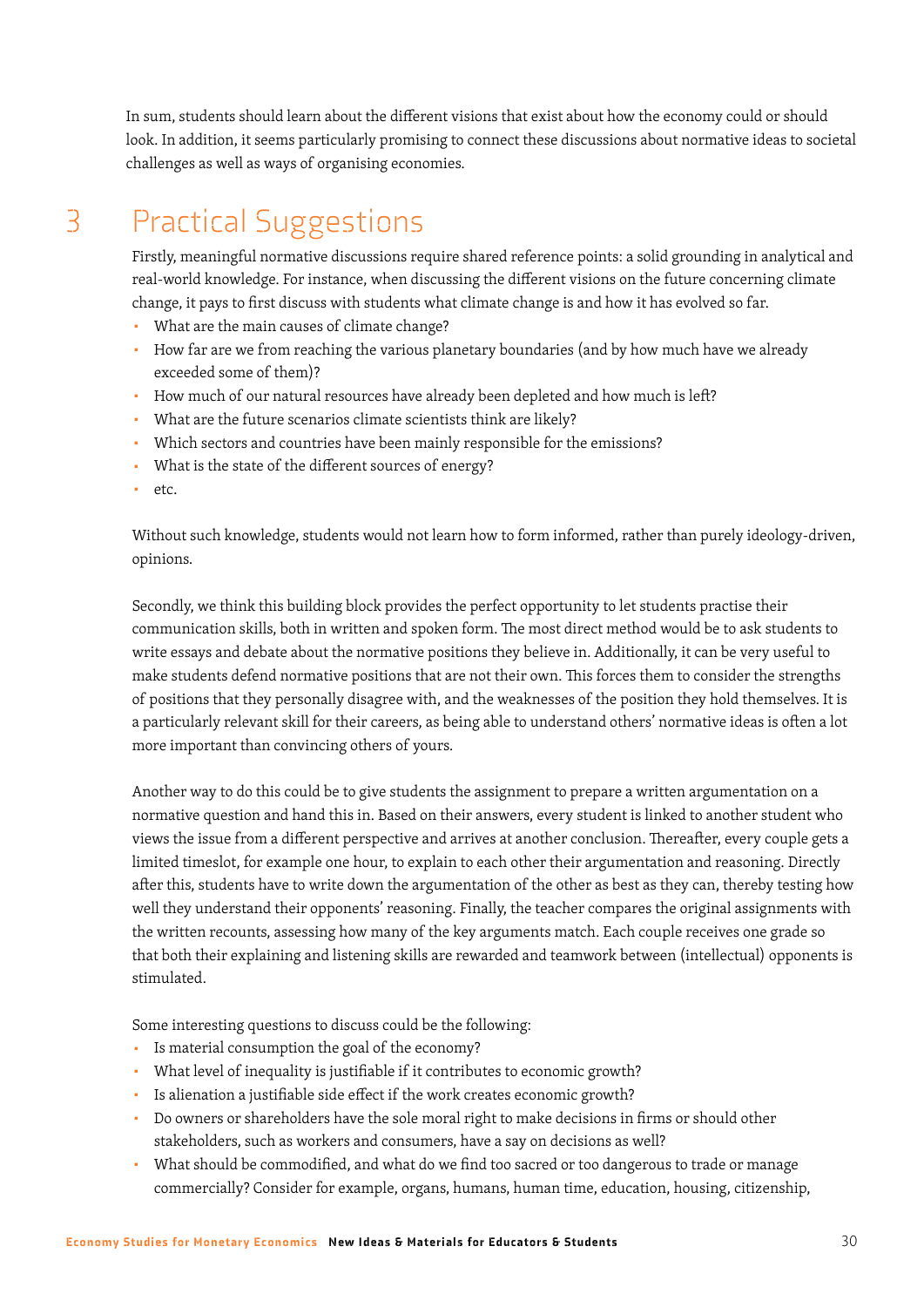mind-altering substances, weapons, land, medicine, ideas, techniques, prisons, the right to pollute, or political office.

Should trade in these items be forbidden, regulated through limiting rules or market mechanisms, or left free? Sandel's What Money Can Buy provides great material for such discussions.

Furthermore, taking controversial positions should not be punished, but nor should students be pushed to choose an ideology to believe in. It should be perfectly fine if students take nuanced and complex positions that are not easily put in ideological boxes. So when giving such randomly assigned normative positions, we think it is important to not only assign ideologically stereotypical positions.

Finally, and connected to the point above, it can help to link such exercises to real historical or recent cases to ground them in reality and link them to specific contexts. This is also what they will be doing in their careers, so it only makes sense to give them experience in doing so.

- The Oxford Handbook of Ethics and Economics by Mark D. White, from This extensive collection of essays explores the many moral dimensions of economics, from different ethical theories and the ethics in schools of thought, to the ethics of money, labour markets, risk, law, civil rights and ecological sustainability.
- Economic Analysis, Moral Philosophy, and Public Policy by Daniel Hausman, Michael McPherson, and Debra Satz, most recent edition from 2016. A great introduction into normative economics, covering its many areas and topics from welfare economics and utility theory to liberty, equality and justice.
- A Guide to Ethics and Public Policy: Finding Our Way by D. Don Welch, from 2014. A brief but insightful book providing a broad framework for evaluating policy proposals and outcomes, organised around five moral principles: benefit, effectiveness, fairness, fidelity, and legitimacy.
- The Oxford Handbook of Professional Economic Ethics by George F. DeMartino and Deirdre McCloskey, from 2016. This insightful collection of essays explores the different aspects of ethics in economics, with special attention to ethical issues related to economic theory, research and policy advice.
- Political Ideologies: An Introduction by Andrew Heywood, most recent edition from 2021. A useful and accessible introduction into a wide variety of political ideologies, from liberalism, socialism, and conservatism to feminism, nationalism, and green ideology, that shape much of our normative thinking on the economy.
- Moral Views on Market Society by Marion Fourcade and Kieran Healy, from 2007. An insightful overview paper on the key different normative perspectives on capitalism, enabling readers to better understand and place ideas and arguments prevalent in many debates about the economy.
- Is Capitalism Obsolete? A Journey Through Alternative Economic Systems by Giacomo Corneo, from 2017. A systematic and sharp overview of different (mainly socialist) economic systems that helps students think analytically about their allocation and coordination mechanisms and informs them about the possible ways of organising economies and the arguments for and against the various options.
- What Money Can't Buy: The Moral Limits of Markets by Michael J. Sandel, most recent edition from 2012. A highly influential and well-written book reflecting on the moral place of markets in society and asking the key question whether everything should be up for sale. The Institute for New Economic Thinking has also launched a video series on the book and topic: https://www.ineteconomics.org/perspectives/videos/ what-money-cant-buy
- Thrive: Fundamentals for a New Economy by Kees Klomp & Shinta Oosterwaal, from 2021. This collection of essays introduces students to various visions for how the economy could be run, from regenerative, wellbeing and common good economics, to doughnut, buddhist and degrowth economics.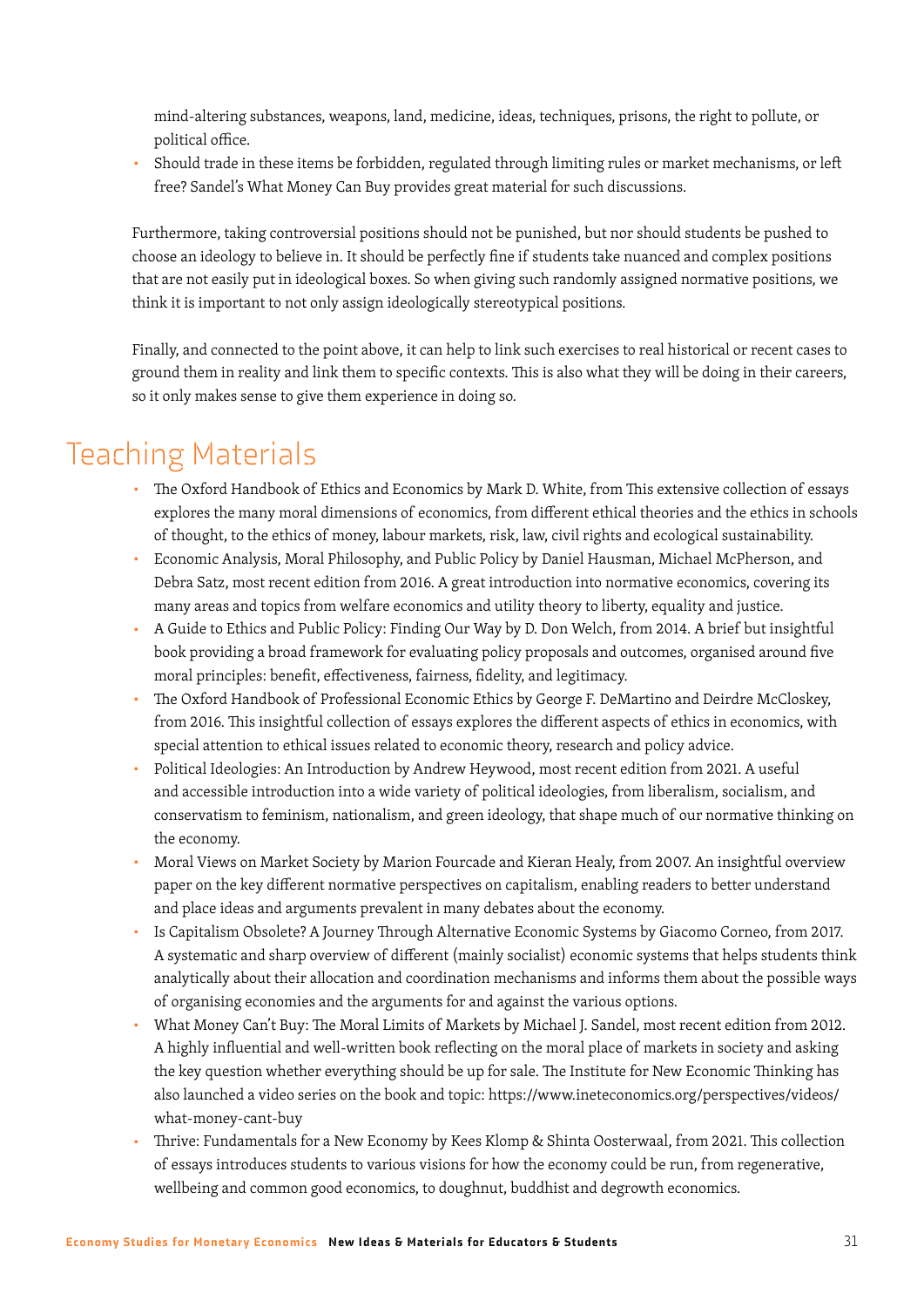# Conclusion

In this concluding chapter, we briefly review what this book has offered and then look ahead, offering practical suggestions and ideas for economics teachers and professors, programme directors and students.

## 1 A New Vision for Economics Education

Our rapidly changing world is faced with many economic challenges, such as increasing debt levels, staggering inequalities and serious forms of ecological breakdown. These challenges are complex and cross multiple dimensions of our social and natural systems. To face these troubles, therefore, it is not nearly enough for economists to hold knowledge in formal, theoretical abstractions. Whilst these may be sophisticated, they only reflect a fraction of what is actually going on in the real world. We need broadly-trained economists with an understanding of the real-world economy. We need economists who know for example how the main industries work, who can grasp the interfaces between state and corporate systems and who see how economies are embedded in the society and ecology at large.

This requires open minds which can look at issues from a variety of perspectives. Given the multifaceted nature of economic systems, no single theoretical framework or methodology can answer all questions, or capture all of its dimensions and mechanisms. Instead, economists need the ability to think critically and evaluate the appropriateness of a range of fundamentally different approaches. In doing so, they also need to be able to clearly distinguish and explicitly discuss the moral dilemmas and normative trade-offs involved in economic decisions.

This book sets out a concrete path towards building such a pluralist and real-world based economics curriculum. While we envision a large diversity of possible economics programs, we suggest that all programs would be improved by following these three organising principles: a pluralist toolkit of theories and methods, sufficient real-world economic knowledge and practical skills, and active training in the consideration of moral and social questions. To flesh out these principles, we propose ten concrete Building Blocks: practical material for the creation of courses. These Building Blocks include introductory material, history of economic thought and reality, forms of economic organisation, research methods, theoretical approaches, normative ideas, practical skills and knowledge of the real economy.

The entire book carries a CC-BY creative common licence, meaning that any part can be freely used, redistributed, or built upon without restrictions. We encourage people to make use of this and apply, edit and adapt the material for their own purposes.

What kind of graduates would a program based on these ideas and materials produce? It is important to acknowledge that they would not have all the skills that current-day graduates have. They would have less mathematical sophistication, less expertise in econometric analysis, and less knowledge of neoclassical theory. In exchange for this, students would gain a deeper understanding and more concrete knowledge of the economy they will live and work in. This includes:

- An understanding of the linkages between the economy, the environment and society.
- The ability to analyse different types of economic topics and problems, by using a variety of theoretical and methodological approaches.
- An integral understanding of how various smaller mechanisms make up larger economic systems.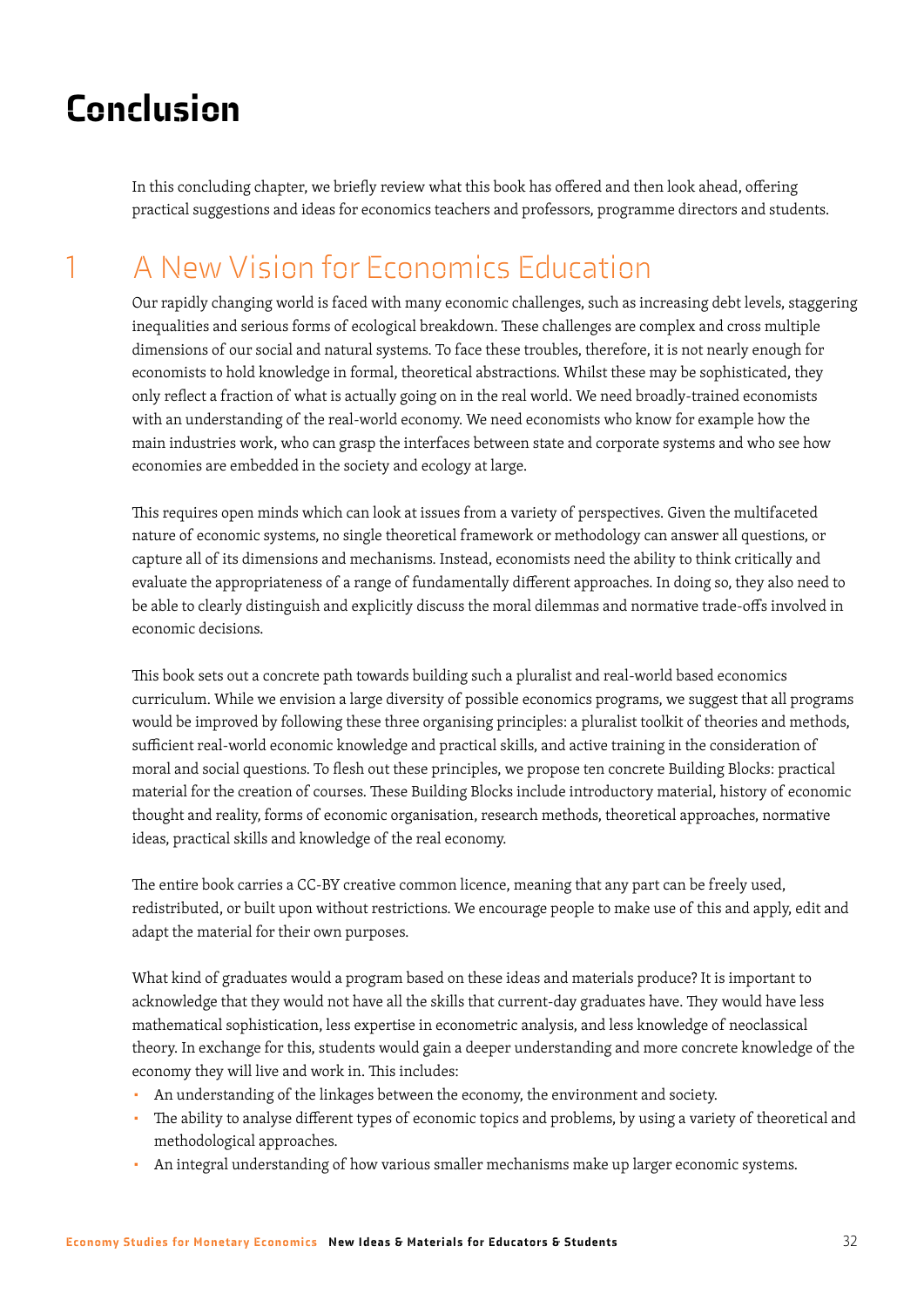- Practical skills for investigating and resolving questions of economic policy: both understanding the context and choosing the right tool.
- The ability to argue morally as well as analytically, and to clearly distinguish the two.

In short, such programmes would produce academically-trained professional economists: broad thinkers and practical scholars, rather than students who are trained to write academic research papers.

### 2 Change Is Necessary and Possible

It will not be easy to build such programmes. We fully realise that these changes cannot be introduced overnight. Surprisingly rare is the academic economist who can teach even a basic introductory course on their national economic sectors and institutions. The structure of the discipline - highly internationalised, methods-centred and organised around a single pyramid structure of journals - does not facilitate the creation of such knowledge. The same applies to pluralism in economic theory: the decades-long marginalization of valuable schools of thought has left us with a dearth of suitably trained academics.

In addition, academic programmes tend to have a strong path-dependency. Most are only updated infrequently and changed piecemeal. Long-running courses have to be adjusted, the order of courses stacking on top of each other has to be reconsidered, new courses have to be developed and new expertise has to come into the economics departments. In many countries, national or international frameworks regulate academic programme content. In short, this is a long road, but one that we believe is both necessary and possible.

The changes we propose are necessary. The devastating impact of our economy on the life-sustaining ecological systems of this planet is increasingly visible, making the realistic study of that economy all the more urgent. The unprecedented centrality of the economy in our society and the big role of economic ideas in political decision-making make it all the more vital for economists to be firmly rooted in the real world, to have a pluralist perspective and to be trained in distinguishing the moral tangles inherent to economic questions. We need to prepare a new generation of economists, and we should start this work now.

And the changes we propose are possible. Indeed, they are happening, thanks to the energy of a growing worldwide network of students and academics. More and more pluralist and real-world textbooks, course formats, readers, best practices and other materials are becoming available (see the online *Teaching Materials* resource chapter for many examples). Increasingly, faculties are teaching economics primarily as a subject-based pluralist discipline, rather than a method-centred monist approach. Economic faculties are hiring academics from other theoretical schools and other disciplines, thus reversing the narrowing of the past decades and enriching both students and colleagues with fresh insights. Various universities are starting to experiment with teaching-based career tracks, enabling staff to focus on developing better teaching materials rather than spending every free minute on trying to get published in mainstream academic journals. Pluralist programs are springing up inside and outside of traditional economics departments, throughout the academic world. Perhaps most importantly, more and more faculties are opening up to the idea of widening their student's view beyond the traditional theories and methods.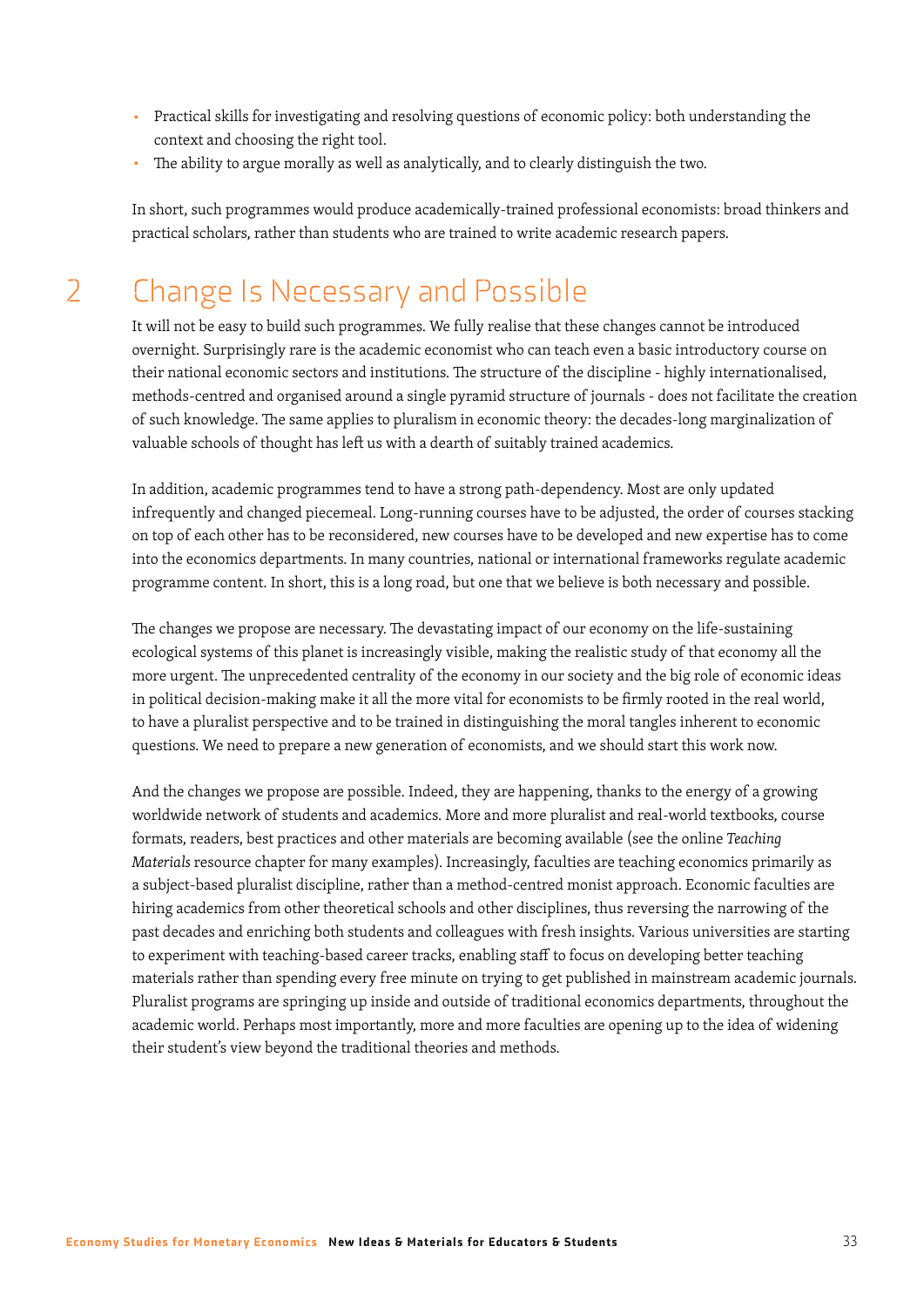# 3 Calls to Action

But while there are hopeful signs of change, this is only the start. We need more students, teachers, programme directors and deans to make a difference and help ensure that the economists of the future are prepared for their roles in society. So what can each of us do to bring economics education to a higher plane?

**Students**, be critical of what you are learning. Do not just ask: *"Is this part of the exam?"*. Instead, ask: *"Does this reflect the real world?"*, *"In what other way could one also look at this issue?"*, and *"What are the moral dilemmas surrounding this case?"*. Look up the course you are following in chapter *Tool 2: Adapting Existing Courses* and discuss the suggested additions and changes with your teacher. Design your own ideal course with the tool of chapter *Tool 4: Example Courses* and campaign to make your dream into a reality. Talk to your lecturers and find out who is interested in your ideas. Build public support by publishing an open letter or petition that advocates for the creation of this new course.

Get in contact with the programme committee and apply the *Tool 3: Curriculum Review* to your programme to see what could be improved. Build, or join, a local team of critical students. Organise a reading group or an event. If you want, you can get affiliated with the international Rethinking Economics network and benefit from the experience, contacts and resources of a large worldwide network of student groups. Doing it together will not only help you last longer and achieve more impact, it will also be more fun.

**Teachers**, think about what you are preparing your students for. Less than 3% of them will become academic economists, the rest will work inside government agencies, policy institutes and think-tanks, (central) banks and other financial corporations, private sector and not-for-profit companies, NGOs and campaign groups, and journalistic entities. As such, they will work on tackling practical and real-world problems, rather than publishing academic articles. So, confront your students with the messy and complex real world, let them practice tackling actual cases, start lectures with today's newspaper, ask guest speakers from the relevant field, and let students go out of the classroom and see it with their own eyes.

Stimulate open discussions and active participation from students, bring in literature from other disciplines, actively expose the weaknesses of the theories you are teaching. Make normative assumptions explicit and let students struggle with the resulting moral dilemmas. Make sure that you are not just pushing through a textbook; be proud of your role as a teacher and *use* it. Make use of the suggestions provided throughout this book, and in particular in *Tool 2: Adapting Existing Courses*. Kick-start discussions, play devil's advocate. Trigger students to start thinking, critically and independently.

Most academics reach many more people through their teaching than through their academic papers. Yet today, teaching is underappreciated and under-rewarded. Often, the time allocated for teaching is not nearly enough. Please speak out about this. Challenge that status quo, with the students as your allies.

**Deans and programme directors**, support and facilitate good teaching. Make sure that your faculty have enough resources and time available for teaching. Enable them to constantly improve their teaching and update the taught material. Give students a voice and role in designing and adapting the courses. And ask yourself: how is our program built? Was it created through a departmental power struggle about which professors' specialisation is more important and deserves most space in the programme? Or is it carefully designed based on a clear idea of the societal roles students are being prepared for?

Do not be afraid to deviate from the standard programme at other universities. Variety in programs makes economics education stronger, not weaker. Take a look at the chapter *Tool 5: Example Curricula* and draw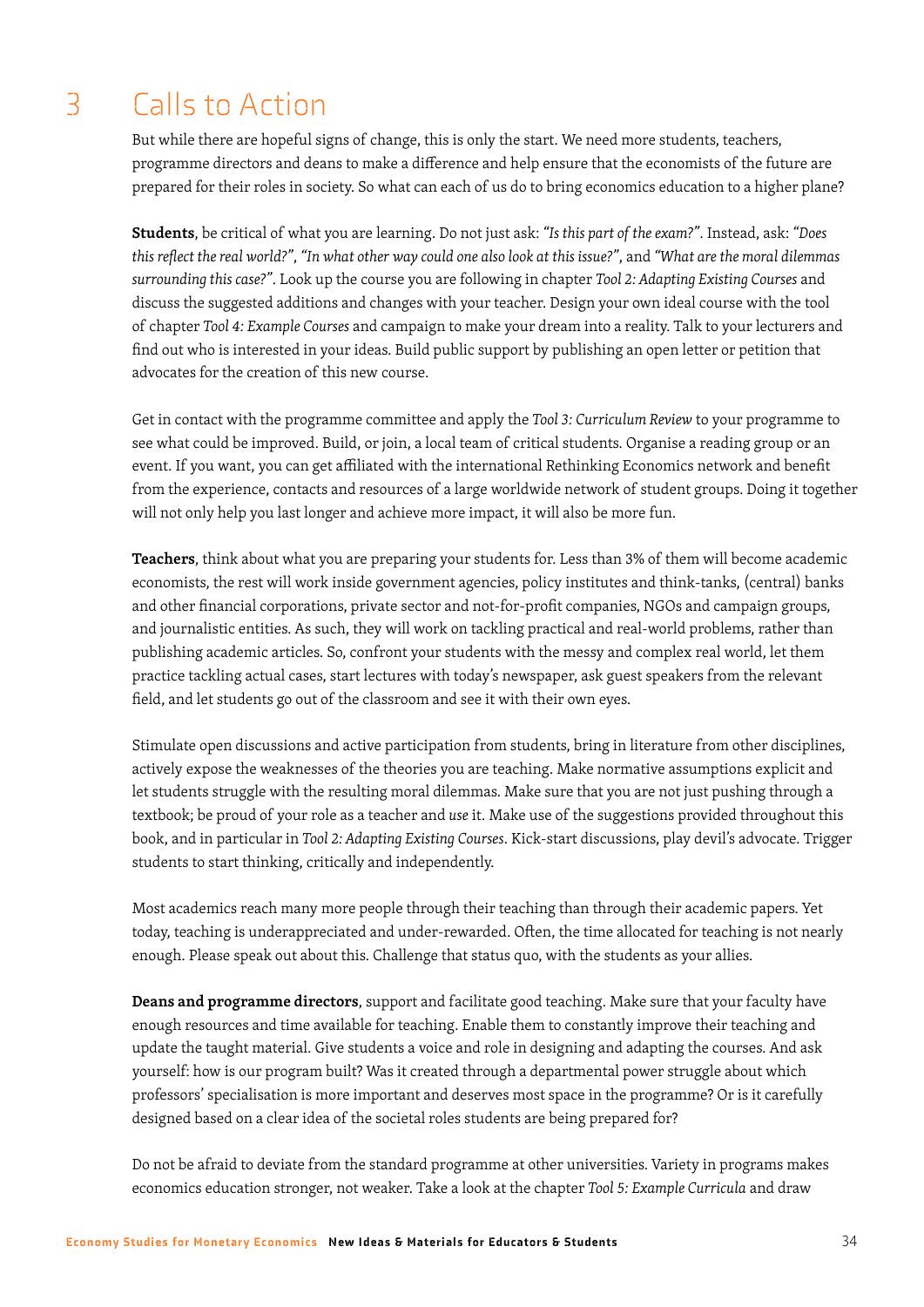inspiration from other innovative programmes. And try your hand at the Curriculum Review Tool, to see where in your programme there might be gaps in terms of relevant knowledge or skills. You could also ask teachers or students to run this analysis, and set up a series of meetings to discuss the outcomes. Or you could ask members of the international Rethinking Economics movement to organise a workshop or conference to further explore how the programme could be improved. Attention and open discussion about how to better economics education can only be positive, contributing to better prepared future economists.

**Governments**, create the right conditions for good economics education. Look at how resources for teaching and research are distributed. Does this encourage relevant, open-minded and interdisciplinary research and teaching, or does it encourage scoring on the intellectual square millimetre through a competitive 'publish or perish' system? Are universities stimulated to offer their faculty career options focused on education and reward good teaching? Governments could also follow the French example (2014) and initiate an independent and in-depth investigation of the state of the economics education in the country.

Climate change, inequality, economic instability, ageing, power concentration, pandemics, biodiversity loss, social polarisation, resource depletion, migration, poverty; these are core challenges for the world of today and tomorrow. Economists have a central role in society and need to tackle these challenges head-on. Reforming and modernising economics education is therefore of great importance not only to the students and teachers directly involved in it, but also to society as a whole. Let's build better courses and programmes, together.